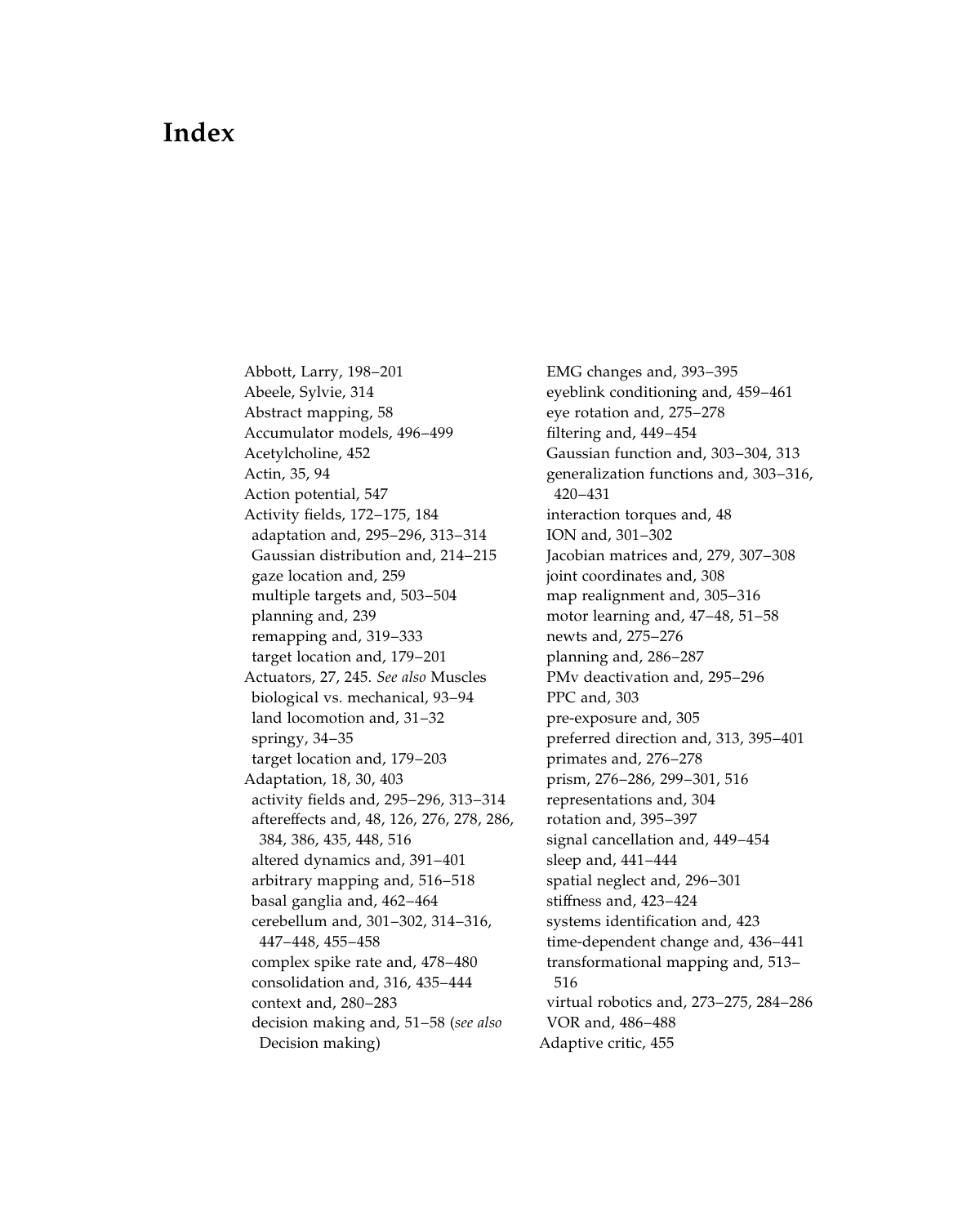Aftereffects. See Adaptation Agnathans, 12 Airplanes, xv–xvi Ajemian, Robert, 266 Alexander, Gary, 252–254, 257, 259 Algorithms, 4 Allen, Todd, 456 Allocortex, 82 Amnesiacs, 435 Amphioxus, 15 Analogy, 533–534 Andersen, Richard, 324 difference vectors and, 234, 241–242 fixation-centered coordinates and, 211–212, 216 target location and, 188, 190–191, 193–198 Angular acceleration, 120–121 Angular velocity, 102, 385–386 defined, 544 gain fields and, 426–429 limb velocity and, 426–429 Antagonist muscles, 47 Anterior intraparietal cortex, 89 Anti-Hebbian learning, 452, 455 Appendages, 5, 27, 29–30, 39 Arbib, Michael, 354, 357–360, 489 Arbitrary mapping, 516–518 Ariff, Greg, 332 Arm configuration, 254–257 Artificial neural networks, 273–292 Ashe, James, 262 Attractor states, 220, 278 Auditory system, 159–162 Autonomic nervous system, 11, 18, 41 Balliene, Bernard, 51–52 Ballistic pinching, 440–441 Bannister, Roger, 40 Basal ganglia, 15, 62, 64, 447–448 architecture of, 75 context switching and, 78–79 GABA and, 75–76 Huntington's disease and, 76, 368–371 inputs and, 76–77 outputs and, 77–78

Parkinson's disease and, 76–77, 79,

134–135

Pavlovian learning and, 464–468 population coding and, 412–413 reflexes and, 134–135 sequential movement and, 511 skills and, 462–464 spiny neurons and, 76–78 striatum and, 76–77 training signal for, 464 Basis functions, 413–414, 417, 423–424 Basket cells, 68–69 Bastian, Amy, 482 Batista, Aaron, 212, 234, 241–242, 324 Bauer, Joseph, 287 Bauswein, Erhard, 232 Bayesian theory, 292 Behavior. See also Motor learning crying, 65 decision making and, 51–58 (see also Decision making) escape, 66 habits and, 56–57 hindbrain and, 65–68 laughing, 65 Pavlovian learning and, 41, 44–46, 52, 449, 455–468, 473–480 periaqueductal gray and, 65 spiny neurons and, 76 Bell, Curtis, 452 Bernard, Claude, 3 Bilateria, 13 Bizzi, Emilio, 517–518 adaptation and, 283 limb stability and, 127–127, 129, 136 planning and, 364 prediction and, 397–399, 404 Blazquez, Pablo, 467 Blindness, 348 Bloch, Jonathan, 51, 349 Blocking effect, 458–461, 468 Bock, Otmar, 208–209, 314 Bodznick, David, 452–453 Bones limb architecture and, 28–32 (see also Limbs) muscles and, 32–36 Boussaoud, Driss, 516 Boyer, Douglas, 51, 349 Brachiostoma, 15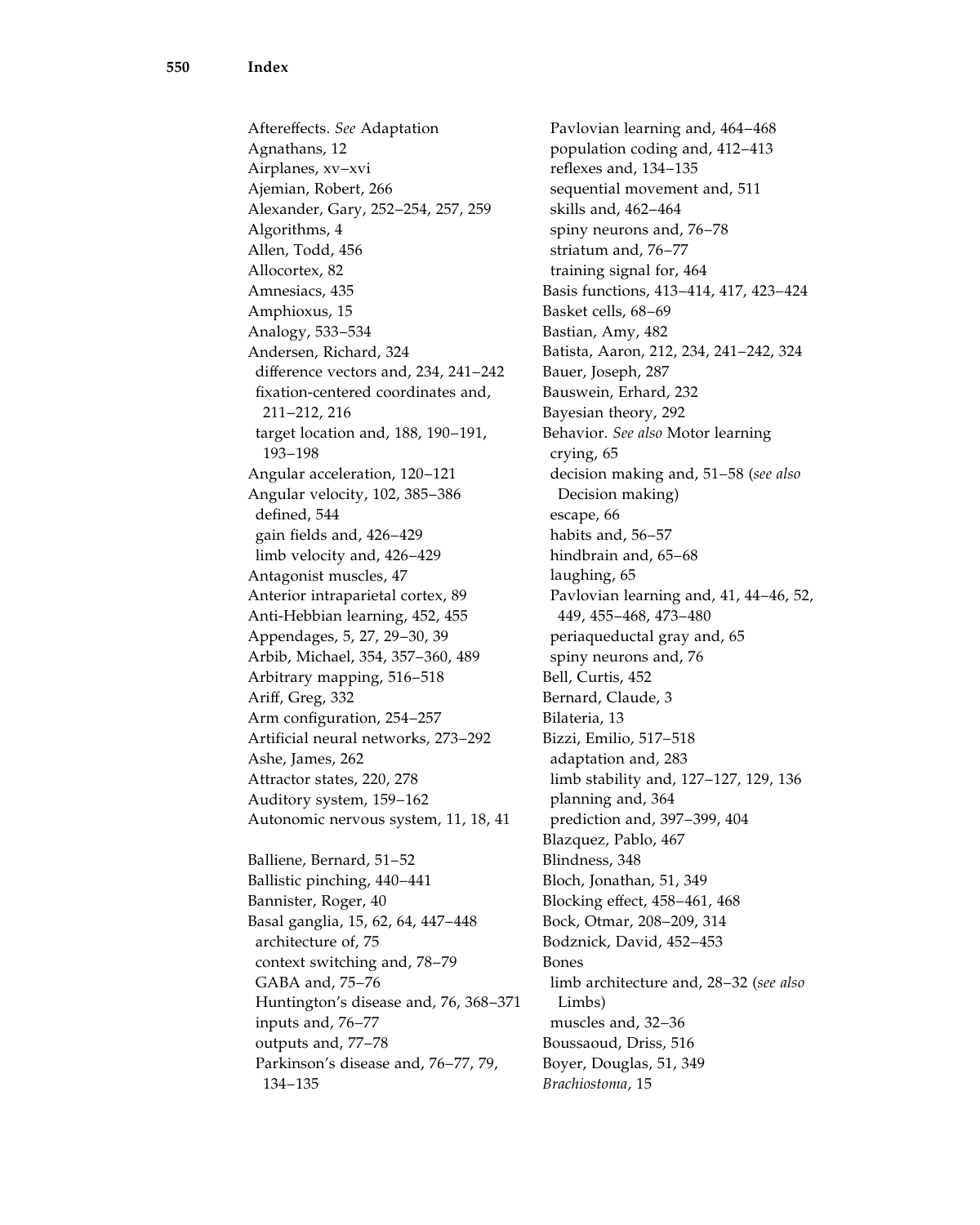Brain, 15–16. See also Cortical areas; Specific part amnesia and, 435 communication speed and, 37–38 consciousness and, 54–55 decision making and, 495–520 (see also Decision making) forebrain and, 75–89 hindbrain and, 65–68 M1 neuron sensitivity and, 163–165, 171–172 medulla and, 450 neocortex and, 22–23 periaqueductal gray and, 65 PPC neuron sensitivity and, 163–164, 171–172 proprioceptive pathways and, 64–65 Purkinje cells and, 68–70, 76, 404, 450, 453–462, 478–480, 483–491 sexual behavior and, 64 spiny neurons and, 76–78 superior colliculus and, 73 transcranial magnetic stimulation and, 133–134, 330–331, 440–441 Brakefield, Tiffany, 442, 444 Branchiostoma, 15 Brandt, Jason, 367, 435 Brashers-Krug, Thomas, 436–437 Brodmann, Korbinian, 83 Brodmann's areas, 83–84, 86–89 Buch, Ethan, 314 Bullock, Daniel, 266, 355, 357–358 Buneo, Christopher, 212, 214, 221, 324 Camera-centered coordinate system, 184–185 Caminiti, Roberto, 162, 171–172, 222 Carroll, Robert, 34 Cartesian space, 185, 265–268. See also Coordinate systems Cartilage, 27 Caudate nucleus, 75, 465–467 Cell discharge rate, 193, 195, 198–199 fixation-centered coordinates and, 212–216, 222–225 movement direction and, 412 target location and, 222–225 Center of gravity, 66–67

Central nervous system adaptation and, 273–292, 295–316, 449–454 artificial stimulation and, 126–127 basal ganglia and, 75–79 center of gravity and, 66–67 cerebellum and, 21–23, 68–71 cerebral cortex and, 84–85 (see also Cortical areas) chordates and, 12 coactivation and, 115 communication speed and, 37–38 components of, 10–11 consolidation and, 435–444 context switching and, 78–79 control issues and, 19–20, 27–38 crown group and, 12 difference vectors and, 205–244 (see also Difference vectors) electricity and, 450–452 end effectors and, 143–177 (see also End effectors) escape and, 66 feedback and, 3–4 fixation-centered coordinates and, 205–225 functional understanding of, 3–4 generalization functions and, 404–406, 414–431 gnathostome and, 12 Golgi tendon organs and, 111–112 hindbrain and, 65–68 hypothalamus and, 11 inputs and, 69–70, 76–77, 84 internal model and, 67–68, 379–401 large-fiber sensory neuropathy and, 135 M1 neuron sensitivity and, 163–165, 171–172 mapping and, 58, 319–333 (see also Mapping) motor learning and, 1–2, 39–59 motor system and, 9–24, 32–36, 93–94 (see also Motor system; Muscles) myoblasts and, 19–20 neocortex and, 11, 22–23 outputs and, 70–71, 77–78, 84–85 perceptual threshold and, 500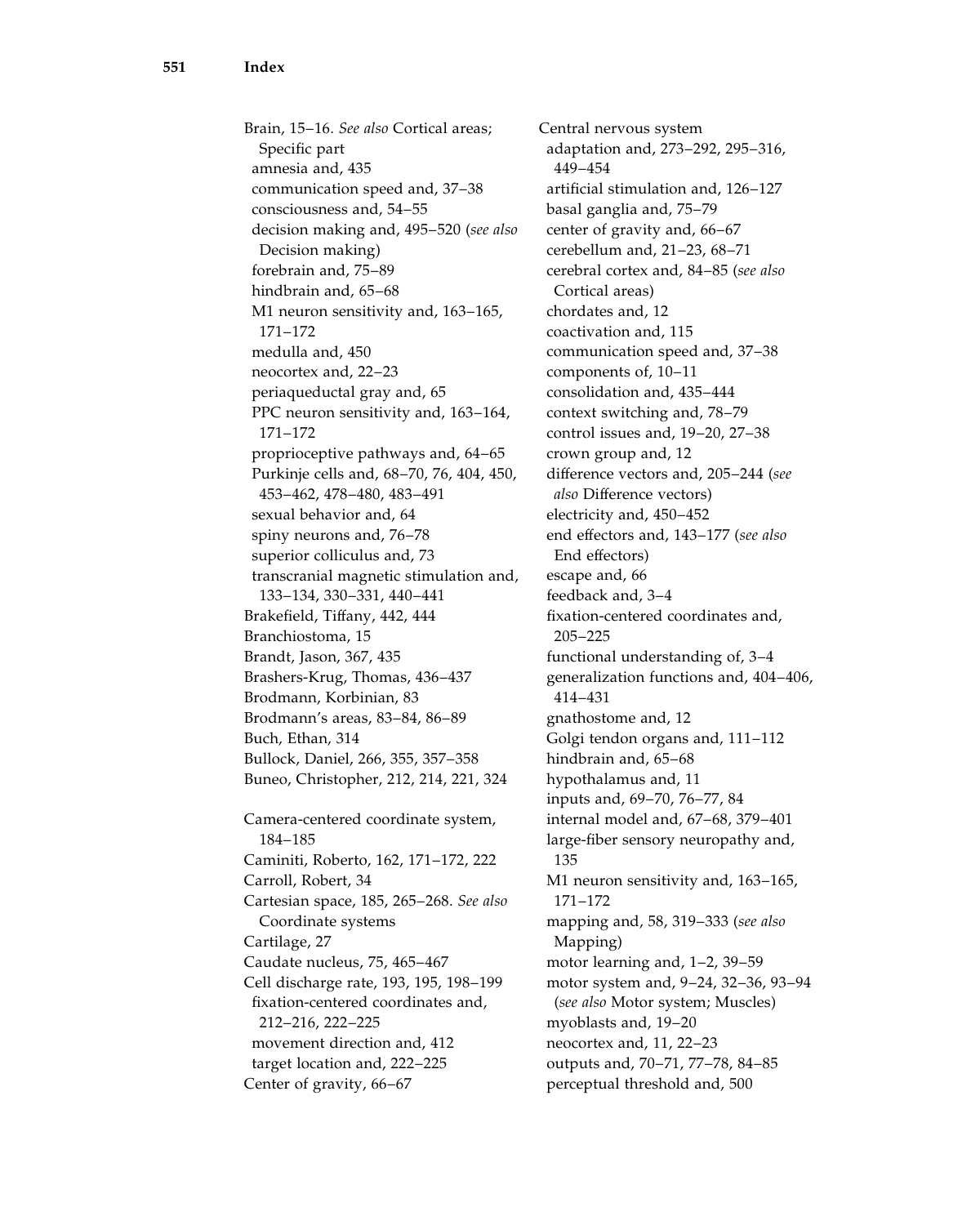Central nervous system (cont.) planning and, 205–225, 229–242, 353– 354 PPC neuron sensitivity and, 163–164, 171–175 proprioception and, 273–292 red nucleus and, 71–73 redundancy and, 31 reflexes and, 11, 20 (see also Reflexes) S1 nueron sensitivity and, 167–171 sequential activation and, 127–129 signal processing and, 449–454 (see also Signal processing) size principle and, 99 spinal cord and, 61–65 springy actuators and, 34–35 state estimation and, 503–513 stem group and, 12 target location and, 179–201 telencephalon and, 16–17 thalamus and, 11, 80–81 time-dependent change and, 436–440 transcranial magnetic stimulation and, 133–134, 330–331, 440–441 Central pattern generators (CPGs), 11, 31, 62 fractionation and, 65 hindbrain and, 65–68 myotomes and, 63–64 sexual behavior and, 64 Cerebellum, 21 adaptation and, 301–302, 314–316 architecture of, 68–69 augmentation by, 474 basket cells and, 68–69 climbing fibers and, 69 damage to, 447–448, 482 deep cerebellar nuclei and, 68–69 depression and, 439 dynamics and, 401 eyeblink conditioning and, 459–461 filtering and, 449–454 GABA and, 70–71 gnathostomes and, 21–22 granule cells and, 68–69 hemispheres of, 68 inferior olive (ION) and, 69–71, 455– 458

inputs and, 69–70 interaction torques and, 482 ION and, 69–71, 455–458 limb velocity and, 425–426 mossy fibers and, 69 neocortex and, 22–23 outputs and, 69–70 parallel fibers and, 68–69 Pavlovian learning and, 41, 44–46, 52, 449, 455–468, 473–480 population coding and, 412–413 PPC and, 449 predictions and, 455–464 proprioception and, 401 Purkinje cells and, 68–70, 404 red nucleus and, 71–73 reflexes and, 134–135 sequential targets and, 511–512 signal cancellation and, 449–454 thalamus and, 80–81 training signal for, 455–458 Chance, Frances, 201 Chordates, 12, 15, 18–19, 98 Cisek, Paul, 237, 239, 504 Clack, Jennifer, 31 Climbing fibers, 69, 475–480 Clower, Dottie, 303, 516 Coactivation, 384, 474 artificial stimulation and, 126–127 feedback and, 115 motor learning and, 47–49 stability and, 123 Coelem, 13 Coherent motion, 499–500 Colby, Carol, 322 Collinearity, 192 Commissurotomy, 84 Compliance matrix, 419 Conditional probability, 291 Conditt, Michael, 389–391 Connectin, 96–97 Consciousness, 54–55 Consolidation, 316 amnesia and, 435 cortical areas and, 440–441 sleep and, 441–444 time-dependent change and, 436– 441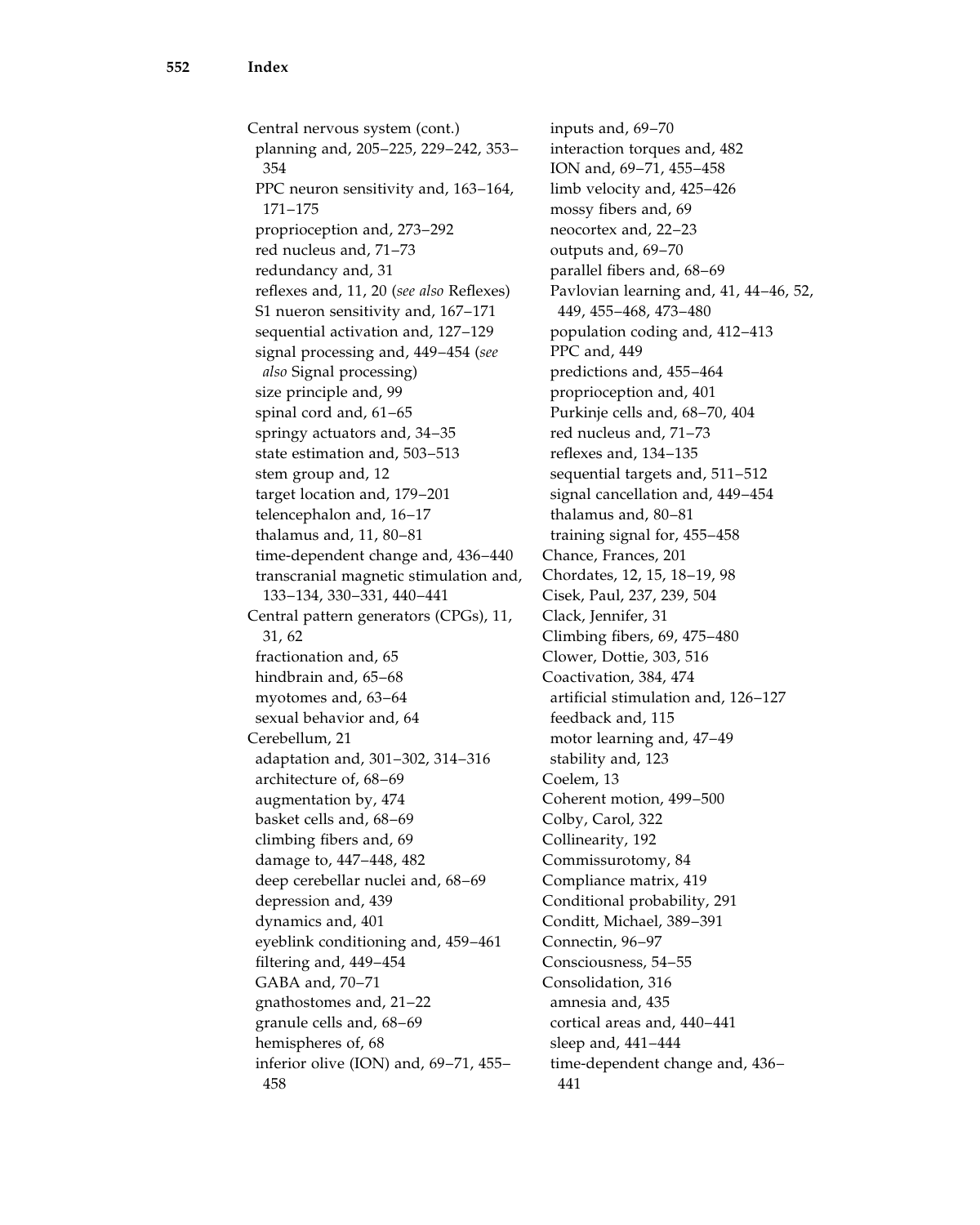Context, 280–283, 447 accumulator models and, 496–499 swtiching and, 78–79 Contreras-Vidal, José, 314 Control, xvi, 49–50, 59. See also Signal processing ACGs and, 368 adaptation and, 273–292, 295–316 (see also Adaptation) arbitrary mapping and, 516–518 ejaculation and, 64 feedback and, 381 (see also Feedback) homeostasis and, 3, 23, 43, 75 Huntington's disease and, 76, 134– 135, 368–371 next-state planner and, 354–374 oculomotor, 68, 86–87, 327–328, 482– 486 online correction and, 366–371 Parkinson's disease and, 76–77, 79, 134–135 planning and, 353–354 (see also Planning) redundancy and, 371–374 remapping and, 319–333 robotics and, 247 (see also Robotics) superior colliculus and, 73 target location and, 179–201 variable trade-offs and, 373–374 Coolen, Lique, 64 Coordinate systems, 144–146, 150–151 adaptation and, 273–292, 307–316 (see also Adaptation) camera-centered, 184–185 coordinate smoothness and, 341– 352 dynamics and, 403–410 extrinsic, 404, 407 fixation-centered, 205–225 (see also Fixation-centered coordinates) internal models and, 403–410 intrinsic, 182, 405–407 path alteration and, 344–347 remapping and, 319–333 retinotopic, 183–184 shoulder-centered, 209–212 visual smoothness and, 341–352 Cordo, Paul, 67

Coriolis forces, 385–386, 388 Corkin, Suzanne, 435 Corpus callosum, 84 Corrective movement, 128 Cortical areas 5d, 230–235, 239, 257, 504–505 7a, 175 adaptation and, 273–292, 295–316 anterior intraparietal cortex (AIP), 89 arbitrary mapping and, 516–518 basal ganglia and, 75–79 Brodmann's areas and, 83–89 caudal regions and, 162 cerebellum and, 21–23 (see also Cerebellum) cerebral organization and, 81–85 colonies and, 64 columns and, 64 consolidation and, 435–444 crown group and, 12 decision making and, 499–500 (see also Decision making) dorsal premotor cortex (PMd), 86, 230–231, 234, 237 (see also Dorsal premotor cortex [PMd]) efference copy and, 322, 325–331 frontal cortex, 85, 162 gnathostome and, 21–22 hand orientation and, 249–252 hemispheres and, 81–82 homunculus and, 85–86 lateral intraparietal (LIP) area, 175, 192, 239, 322–324 (see also Lateral intraparietal (LIP) area) lesions and, 229 limb velocity and, 425–426 medial intraparietal area (MIP), 89 motor cortex, 85–88 (see also Motor system, Primary motor cortex [M1]) multiple targets and, 503–504 myelin and, 83 neglect and, 296–301 neocortex and, 11, 22–23, 82 optic ataxia and, 229 perceptual threshold and, 500 posterior parietal cortex (PPC), 81, 88–89, 162–164 (see also Posterior parietal cortex [PPC])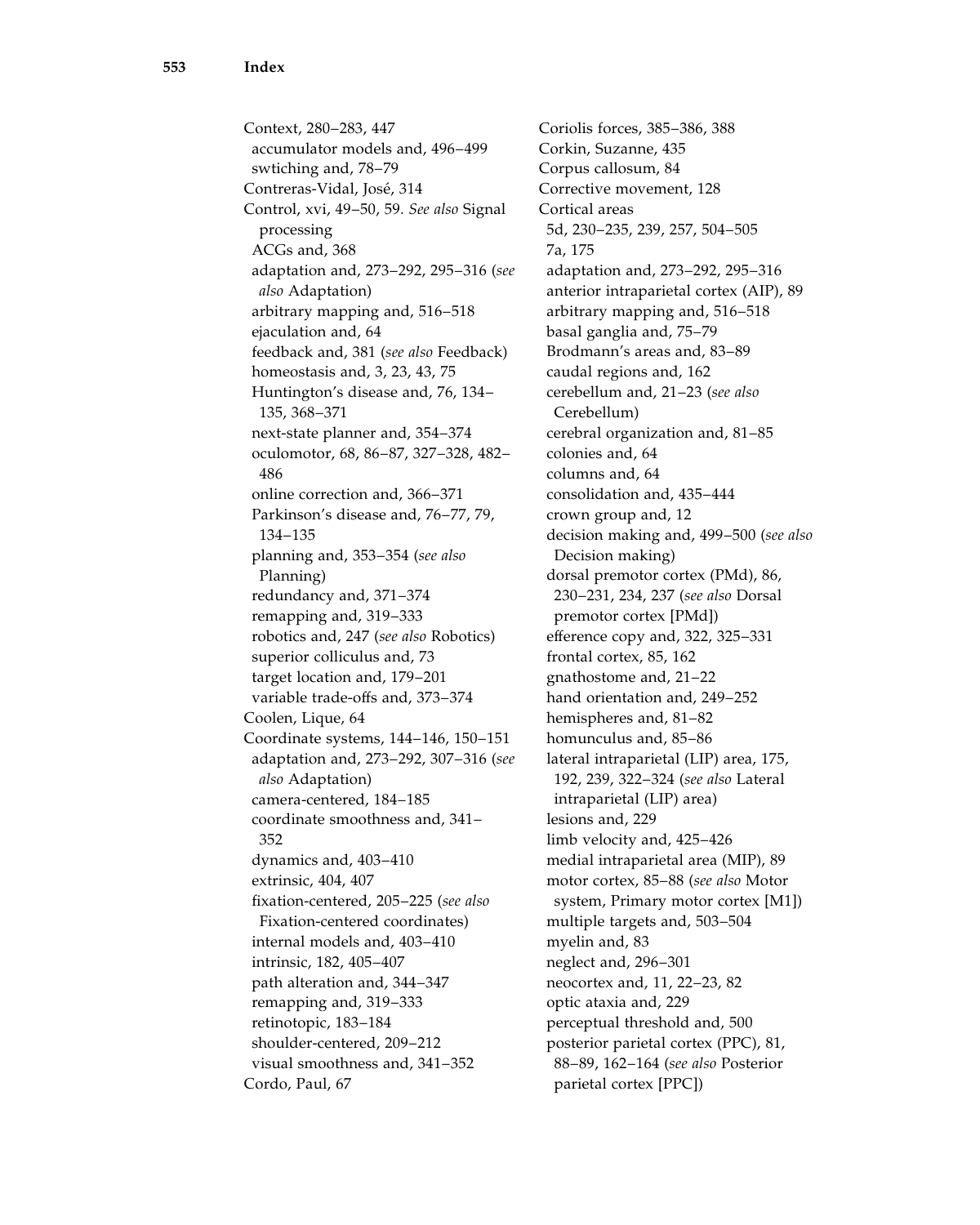Cortical areas (cont.) primary motor cortex (M1), 163–165, 171–172, 229–234, 261 (see also Primary motor cortex [M1]) primary somatosensory areas (S1), 167–171 primary visual area (V1), 83 Purkinje cells and, 68–70, 76, 404, 450, 455–462, 478–480, 483–491 red nucleus and, 71–73 remapping and, 319–333 sequential movement and, 508–512 striate cortex, 83 (see also Primary visual area [V1]) supplementary eye field (SEF), 86, 88 supplementary motor area (SMA), 86, 508–512 thalamus and, 11, 80–81 time-dependent change and, 440–441 transcranial magnetic stimulation and, 133–134, 330–331, 440–441 tuning function and, 229–231 updating and, 331–336 V3a, 192 ventral premotor cortex (PMv), 86, 230–232, 234–235, 237 (see also Ventral premotor cortex [PMv]) visual coordinate smoothness and, 341–352 Cortical fields, 85–89 Corticocortical projections, 84 Corticospinal projection, 23 Corticospinal tract, 86 Crackle, 351–352 Crammond, Donald, 230–232, 237, 239 Crawford, J. Douglas, 186, 297–298 Critic, 455 Crown group, 12 Cunningham, Helen, 311 Curl field, 393

Dance, 42 Danielli, James, 194 da Vinci, Leonardo, xv Davson, Hugh, 194 Daw, Nigel, 280 Decision making, 495

accumulator models and, 496–499 coherent-motion experiments and, 499–500 cues and, 504–505 efference copy and, 508 external cues and, 506–508 flexibility and, 57–58 habits and, 56–57 instructions and, 504 instrumental learning and, 56 internal cues and, 506–508 introspection and, 54–55 mapping and, 513–519 motor learning and, 51–58 movement veto and, 500–503 multiple movements and, 504–505 neuronal correlates of, 499–500 perceptual threshold and, 500 preferred direction and, 504–505 reflexes and, 51–52 reward and, 503–504 sequential reaching and, 508–512 serial reaction-time task (SRTT) and, 512–513 state estimation and, 505–513 targets and, 496–504 Declarative knowledge, 507 Deep cerebellar nuclei, 68–69 Degeneracy, 16 Degrees of freedom, 28, 47, 172 coordinate frames and, 144–146 redundancy and, 372 Delay-period activity, 229–230, 547– 548 sequential movement and, 241–242 target disappearance and, 231–232 Deneve, Sophie, 150, 217–219, 221–222, 274 Dentate nucleus, 70 Desmurget, Michel, 328, 330 Difference vectors, 147, 179, 347–348 adaptation and, 273–292 amplitude coding and, 252 cue effects and, 257–261 delay-period activity and, 229–231 (See also Delay-period activity) directional tuning and, 229–231 error and, 205–209 feedback and, 252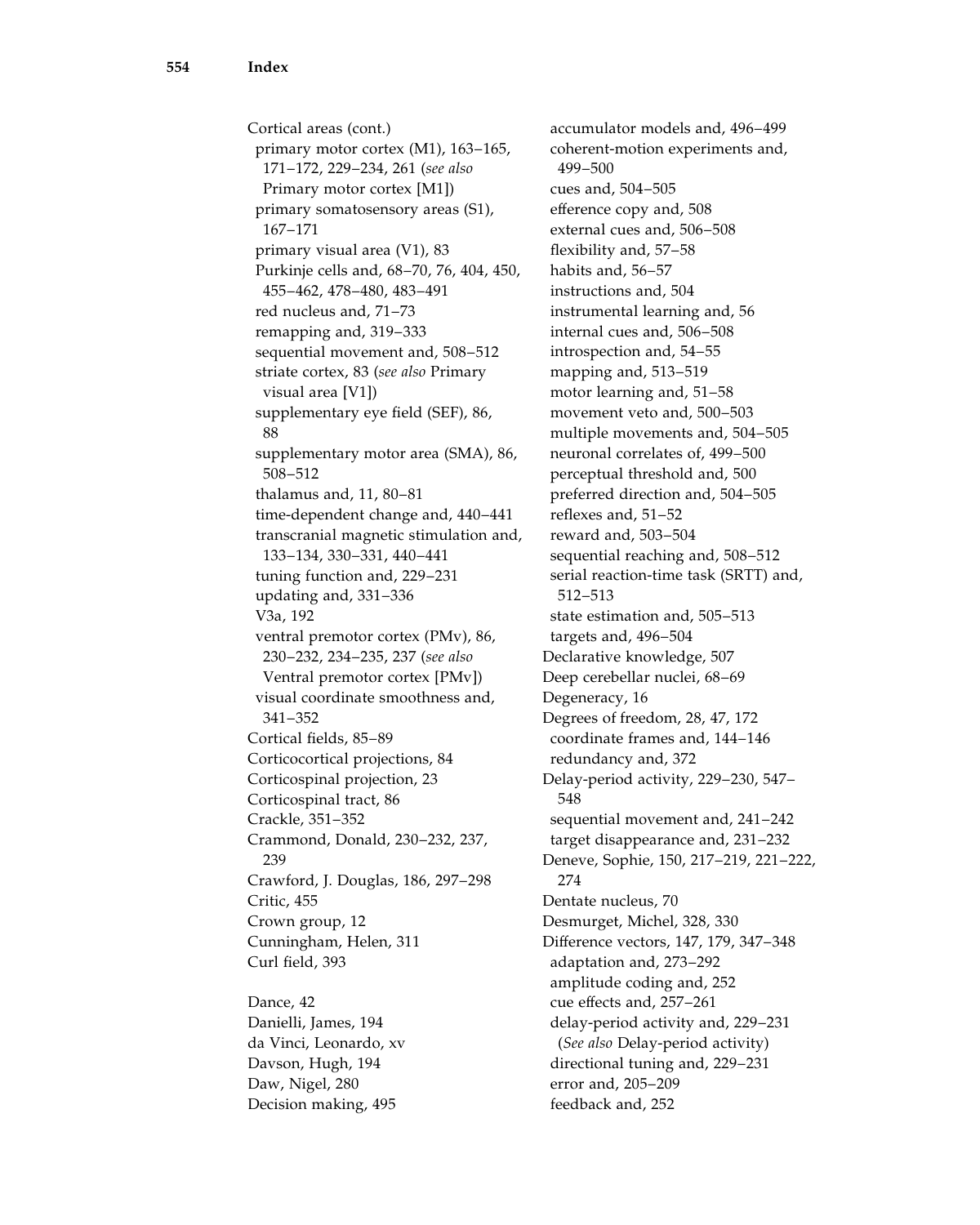fixation-centered coordinates and, 205–225 frontal lobe areas and, 249–261 Gaussian distribution and, 214–215 gaze effects and, 261 hand orientation and, 249–254 head orientation and, 205 M1 activity and, 261–268 mapping and, 247, 252–254, 319–333 minimization of, 343–344 planning and, 205–225, 229–242 posterior parietal cortex and, 229–231, 234–242 shoulder-centered coordinates and, 209–212 trajectories and, 354–357 varying arm configuration and, 254– 257 varying gaze and, 249 Differentials, 539 Diffusion model, 496 di Pellegrino, Giuseppe, 257 Direction of action, 263, 265 Displacement map, 279 Distributed modules, 75, 80–81 Dizio, Paul, 130–131, 385 Donchin, Opher, 332, 417, 420–426 Donegan, Nelson, 490 Dopamine cells, 462–469 Dorsal horn, 62 Dorsal premotor cortex (PMd), 86, 230 adaptation and, 295–296, 301–302 deactivation of, 295–296 gaze locations and, 259 hand orientation and, 249–252 movement planning and, 231, 234, 237 population vectors and, 250–252 visionless reaching and, 257 visual coordinate smoothness and, 341–352 Dorsal spinocerebellar tract (DSCT), 62, 65 Dorsal striatum, 75 Dove prisms, 276–278 Duhamel, Rene, 322, 326 Dynamics, 49–50, 162. See also Kinematics

adaptation and, 273–292, 295–316, 391–401 arbitrary mapping and, 517–518 attractor states and, 220, 278 cerebellum and, 401 coordinate system and, 403–410 end effectors and, 144 forward, 50, 336–338, 362–364, 381, 503–513 generalization functions and, 404–406, 414–431 internal models of, 379–401, 474–475 inverse, 362–364, 381, 482, 488–491 limb states and, 387–389 mapping and, 247 motor commands and, 382–384 networks and, 245 null-field condition and, 384 planning and, 232–234 preferred direction and, 395–401 Purkinje cells and, 483–491 robotic reaching and, 382–384 rotation and, 384–387, 395–397 state estimation and, 503–513 target location and, 179–201 time and, 389–391, 436–440 torque and, 362–364 tuning curves and, 414–416 Eating, 12–13 Ebner, Timothy, 167, 169, 252 Eckmiller, Rolf, 208–209 Efference copy, 322, 325–331, 333 adaptive filtering and, 449–454 decision making and, 508 electric fish and, 450–452 forward models and, 336–338 reflexes and, 474 trajectories and, 355 Ejaculation, 64 Elasticity, 99, 101, 113 Electric fish, 450–452 Electric organs, 450 Electrocytes, 450 Electromyographic (EMG) activity, 79, 134–135 adaptive changes and, 393–395 filtering and, 453–454 preferred direction and, 395–401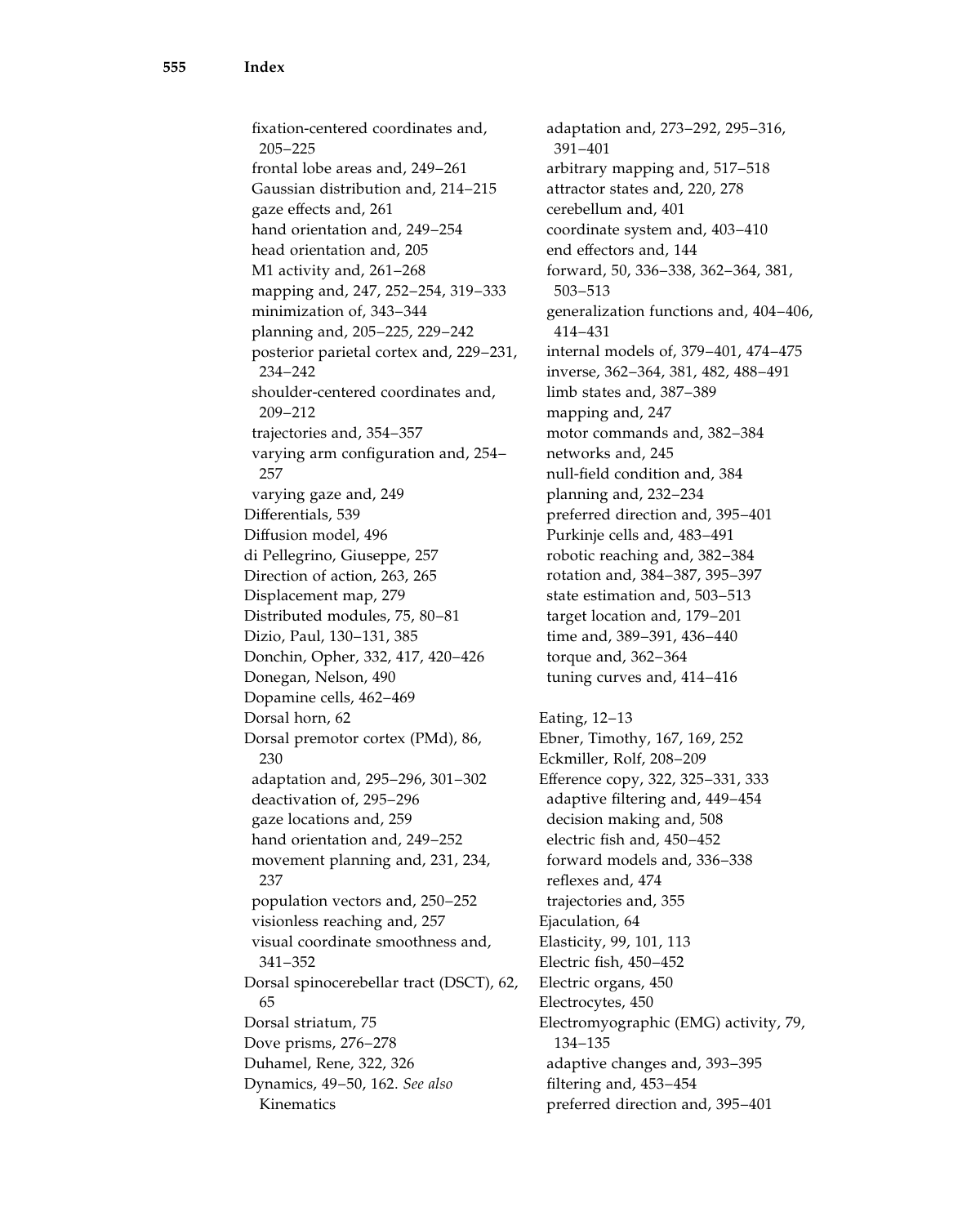End effectors, 245, 519 adaptation and, 273–292, 295–316 (see also Adaptation) configuration coding and, 165–175 coordinate frames and, 144–146 current location estimation and, 205– 208 decision making and, 495 (see also Decision making) degrees of freedom and, 144–146 difference vectors and, 205–244 (see also Difference vectors) displacement and, 247 dynamics and, 144 feedback and, 143–144 fixation-centered coordinates and, 205–209, 221–225 frontal neurophysiology and, 162–165 Jacobian for, 355 kinematics and, 144–157 location prediction and, 147–157 mapping and, 146–147, 252–254, 319– 333 movement of, 347–348 planning and, 354–357 (see also Planning) parietal neurophysiology and, 162– 165 (see also PPC and) PPC and, 171–175 proprioception and, 148–162, 273–292 (see also Proprioception) reach planning and, 237 robotics and, 148–151 rotation matrices and, 151–154 target location and, 179–201 updating and, 331–336 visual coordinates and, 147–148, 341– 352 Endocrine functions, 41 Endoskeleton, 27 Energy, 544 Equations compliance matrix, 419 generalization functions, 416, 419– 420, 425, 429 internal model, 388 Jacobian, 279–280, 355 smoothness, 350–351 stiffness, 97, 136

Equilibrium-point hypothesis 129–131, 143–144 limb stability and, 120–122, 126–127 Error, 47 cerebellum and, 455–464 climbing fibers and, 475–480 difference vectors and, 205–209 dopamine cells and, 464–465 EMG changes and, 393–395 eyeblink conditioning and, 459–461 fixation-centered coordinates and, 205–212 generalization functions and, 404–406, 414–431 Huntington's disease and, 368–371 motor command correction and, 480– 491 movement sequences and, 208–209 online correction and, 366–371 Pavlovian learning and, 41, 44–46, 52, 449, 455–468, 473–480 reflexes and, 473–491 target location and, 186–188 Essential tremor, 128 Eukaryotes, 36 Evarts, Edward, 229 Evolution, 3 biology and, 533–535 cerebellum and, 21–23 cerebral cortex and, 82–84 gnathostome and, 21–22 land locomotion and, 31–32 mammalian and, 22–23 motor learning and, 39–59 motor system and, 10, 12–24 preadaptation and, 18, 30 telencephalon and, 16–17 tetrapod and, 21–22 vertebrate brain and, 15–16 vertebrate head and, 17–19 Explicit tasks, 52 Extension, 28 Extinction, 456, 458, 460, 535 Extrafusal fibers, 35–36, 98–99 Extrinsic coordinates, 404 Eye movements error and, 186–188 gain fields and, 188–201 modulation and, 188–201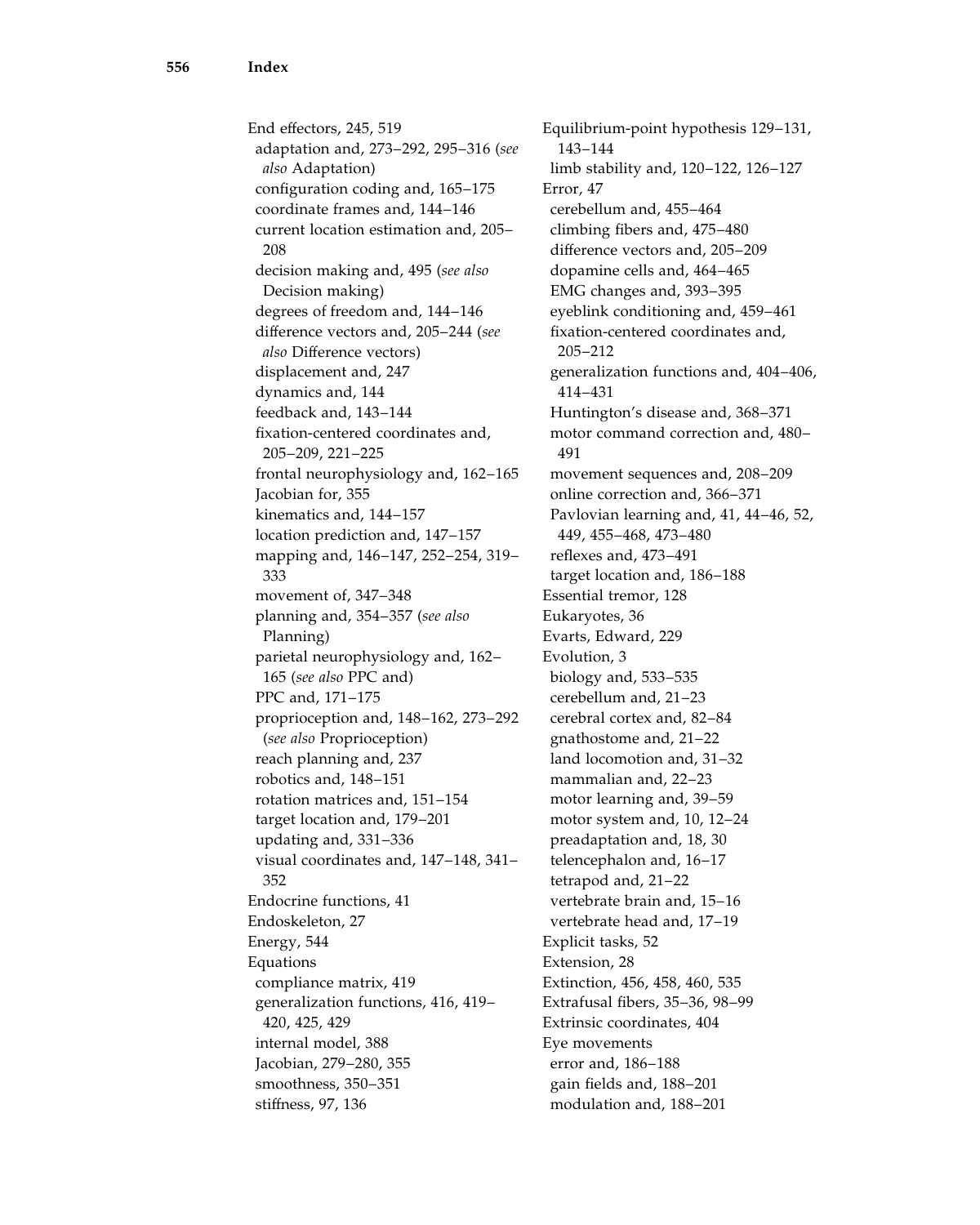planning saccades and, 234–236 remapping and, 319–333 superior colliculus and, 73 target location and, 186–188 updating and, 331–336 Eyes activity field and, 239 camera-centered coordinates and, 184–185 cerebellum and, 314–316, 482–486 dominant eye and, 188 dove prisms and, 276–278 fixation-centered coordinates and, 188–192, 205–225 fovea and, 88, 148, 182, 184, 188, 191 frontal eye field and, 86, 234–236, 240–241, 497–503 Gaussian distribution and, 214–215 gaze location and, 259 multiple targets and, 503–504 optokinetic reflex and, 482–483 Purkinje cells and, 68–70, 76, 404, 450, 453–462, 478–480, 483–491 retinal ganglion cells and, 188–192 retinal location and, 188–201 retinotopic coordinates and, 183–184 rotational adaptation and, 275–278 supplementary eye field and, 86, 88 target location and, 186–201 vestibulo-ocular reflex and, 182 Feedback, 3–4, 27, 39 adaptation and, 273–292, 295–316 (see also Adaptation) biological vs. mechanical actuators and, 93–94 control and, 50, 462, 469 corollary discharge and, 322, 325– 331 dove prisms and, 276–278 efference copy and, 322, 325–331 EMG changes and, 393–395 end effectors and, 143–177 (see also End effectors) filtering and, 449–454 fixation-centered coordinates and, 205–225 forward models and, 336–339 Golgi tendon organ and, 132

internal dynamics models and, 379– 401 Jacobian and, 105–108 large-fiber sensory neuropathy and, 135 muscle afferents and, 108–117 next-state planner and, 354–374 path altering and, 344–347 planning and, 353–354 (see also Planning) pointing and, 143–144 reaching and, 123–126, 135, 143– 144 remapping and, 319–333 serial reaction-time tasks (SRTT) and, 512–513 signal noise and, 364–366, 369–371 stability and, 123–126, 135 torque conversion and, 102–108 varying visual, 252 vestibular, 325 Femur, 29 Feynman, Richard, 121 Fibula, 29 Fields of Forel, 20 Filaments, 35 Fins, 29–30 Fischer, Stefan, 441–442 Fish, 12–13, 29–30 electric, 450–452 land locomotion and, 31–32 myotomes and, 63–64 Fitness, 41, 64 Fixation-centered coordinates, 184–186, 225, 247 adaptation and, 273–292, 295–316 cell discharge rates and, 212–216, 222–225 decision making and, 500–503 end-effector encoding and, 221–225 error and, 205–212 gain fields and, 211 Gaussian distribution and, 214–215 hand location and, 252–254 neglect and, 296–301 network analysis and, 211–212, 215– 222 planning and, 205–221 (see also Planning)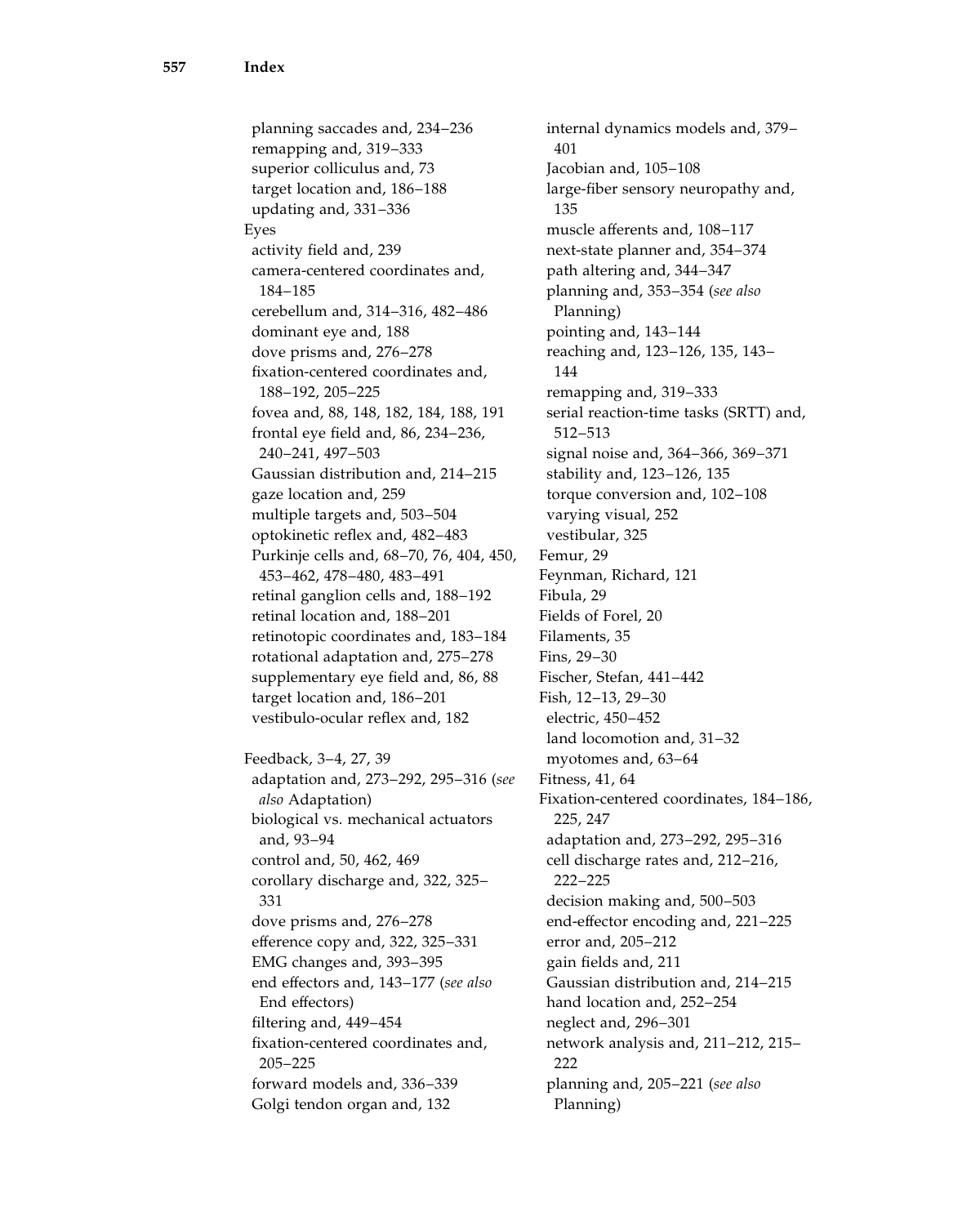Fixation-centered coordinates (cont.) proprioception and, 273–292 (see also Proprioception) reciprocal connections and, 219 remapping and, 319–333 shoulder-centered coordinates and, 209–212 stop signal and, 503 trajectories and, 354–357, 360–364, 371–374 Fixation point, 220–221 cell discharge rate and, 212–216 Flash, Tamar, 350 Flatworms, 13 Flexibility, 43, 57–58. See also Decision making Flocculus, 483–486 Forces, 32, 36, 519. See also Dynamics adaptation and, 391–401 (see also Adaptation) angular velocity and, 102, 385–386 arbitrary mapping and, 517 arm configurations and, 404–410 biological vs. mechanical actuators and, 93–94 coordinate system and, 403–410 Coriolis, 385–386, 388 curl field and, 393 defined, 543 EMG changes and, 393–395 end effectors and, 159–160 (see also End effectors) estimated trajectory, 414–416 gain fields and, 426–429 generalization functions and, 404–406, 414–431 generation of, 94–96 inertial, 50, 96, 120, 381–382, 420, 544 internal dynamics models and, 379– 401 Jacobians and, 105–108, 119 length-tension properties and, 97–98, 121–123 limb states and, 387–389, 406–407 M1 activity and, 261–263 muscles afferents and, 108–117 overcompensation and, 432

preferred direction and, 231, 247, 313, 322, 395–401 proteins and, 35 restoring, 373 rotation and, 384–387 skill consolidation and, 435–444 state maps and, 389–391 stiffness and, 97, 136 tension, 99 torque and, 102–108 (see also Torque) tuning curves and, 414–416 Forebrain basal ganglia and, 75–80 cortical organization and, 81–89 thalamus and, 80–81 Forward models, 367, 449. See also Dynamics PPC damage and, 338–339 Remapping and, 319, 336 serial reaction-time tasks (SRTT) and, 512–513 Fossils, 9–10 Fovea, 88, 148, 182, 184, 188, 191 Fractionation, 65 Francis, Joseph, 422–423 Freeman, John, 460 Fromm, Christof, 232 Frontal eye field (FEF), 86 difference vectors and, 234–236, 240– 241 motor commands and, 497–503 Frontal lobe coordinate frames and, 265–268 difference vectors and, 249–261 feedback variance and, 252 force coding and, 262–263 gaze effects and, 261 hand location and, 249–252 planning and, 245–268 population coding and, 263–265 Fuchs, Albert, 483–484 Fujii, Noataka, 467 Function approximation, 217 Fuzzy categories, 40 Gaffan, David, 296–297, 299, 324 Gain fields, 186

angular velocity and, 426–429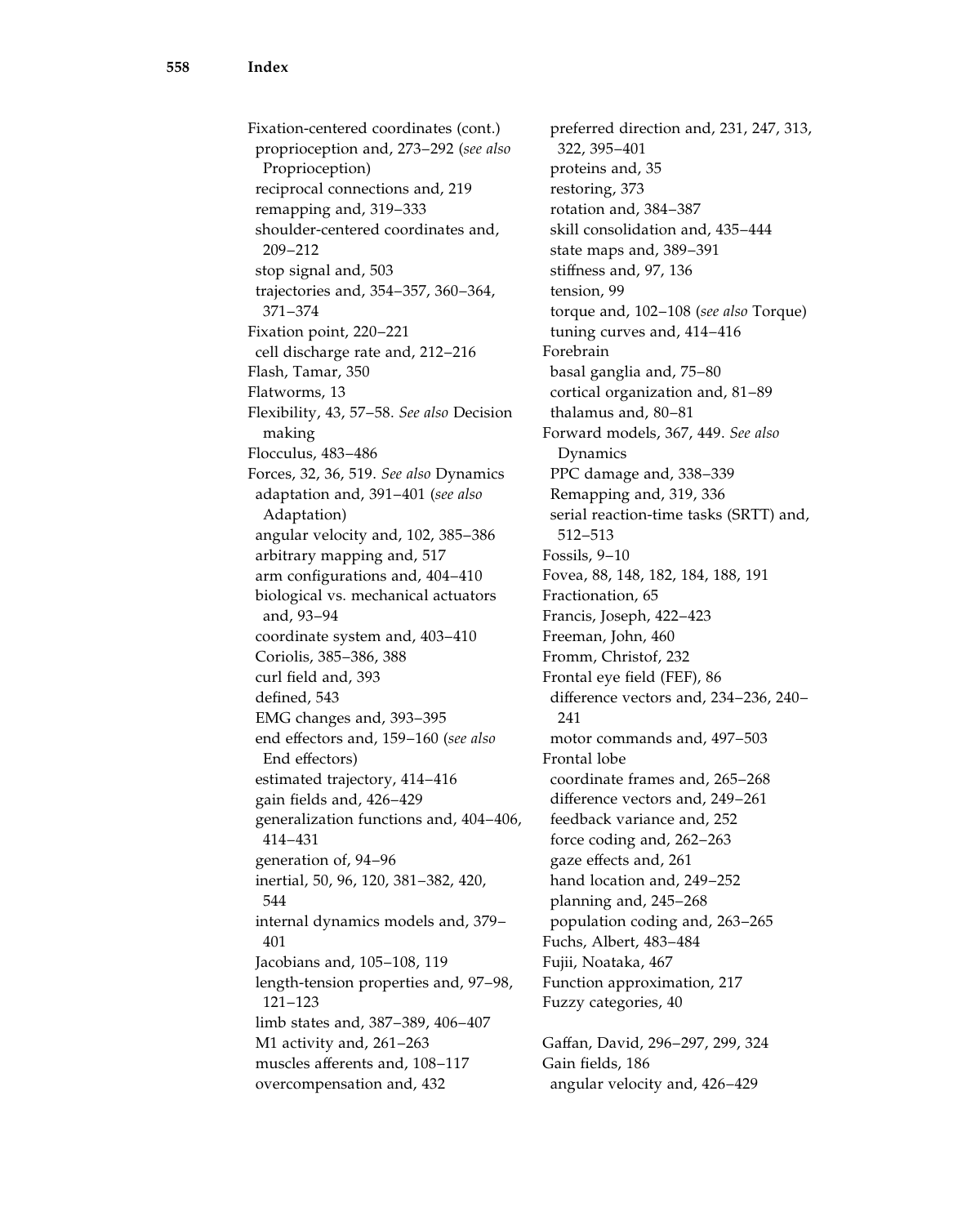fixation-centered coordinates and, 211 head orientation and, 197–198 limb velocity and, 426–429 modulation and, 188–201 neural basis for, 198–201 g-aminobutyric acid (GABA), 70–71 adaptation and, 295–296 basal ganglia and, 75–76 eyeblink conditioning and, 459–461 muscimol and, 295 pallidum and, 75 Pavlovian learning and, 459–464 remapping and, 328 sequential reaching and, 510 thalamus and, 80 Gandolfo, Francesca, 389–391, 517–518 Garwicz, Martin, 476, 480 Gaussian distribution, 191, 194–195, 197-198, 214–215 adaptation and, 303–304, 313 basis functions and, 424 generalization functions and, 420–421 remapping and, 322 Gauthier, Gabriel, 325 Gaze, 249, 259, 261 Generalization functions adaptation and, 423–425 arm configurations and, 404–406 artificial systems and, 420–423 bimodality and, 423–425, 429 equations for, 416, 419–420, 425, 429 gain fields and, 426–429 learning and, 430–431 measurement problems and, 416–417 trial-to-trial changes and, 417–420 tuning curves and, 414–416 velocity encoding and, 425–426 Genetics, 39, 43, 533–535 Georgopoulos, Apostolos, 171–172, 230, 241, 257, 262–263 Ghahramani, Zoubin, 344, 346 Ghez, Claude, 311–312, 437 Gibson, Alan, 476 Gilbert, Peter, 478 Giszter, Simon, 126 Glickstein, Mitchell, 247 Glimcher, Paul, 503–504 Gluck, Mark, 456

Gnathostome, 12, 21–22 Goals, 41 Go function, 355, 357–360 Goldberg, Michael, 322, 504 Golgi tendon organs, 108–109, 111– 112, 132 Gomi, Hiroaki, 486 Goodbody, Susan, 305 Graham, Robert, 1 Granule cells, 68–69 Graybiel, Ann, 467 Graziano, Michael, 127, 223, 259 Grea, Helene, 331 Gribble, Paul, 482 Grossberg, Steven, 266, 355, 357–358 Gymnotid fish, 450 Habits, 44, 54, 56–57 Hagfish, 12–13 Hallett, Mark, 301–302 Hand location adaptation and, 273–292 cell discharge rates and, 212–216, 222–225 directional mapping and, 252–254 fixation-centered coordinates and, 205–216 population vectors and, 250–252 proprioception and, 222 (see also Proprioception) representations and, 217 tuning function and, 215–217 varying orientation and, 249–252 Harris, Christopher, 354, 365–366 Head orientation, 197–198, 205 cerebellum encoding and, 482–486 flocculus and, 483–486 movement and, 324–325 Held, Richard, 280, 287 Helms-Tillery, Steven, 167, 169–170 Henriques, Denise, 186 Hepp-Reymond, Marie-Claude, 262 Hikosaka, Okihide, 465, 508–512 Hildreth, Ellen, 4 Hill, A. V., 99 Hindbrain CPGs and, 65–68 escape behavior and, 66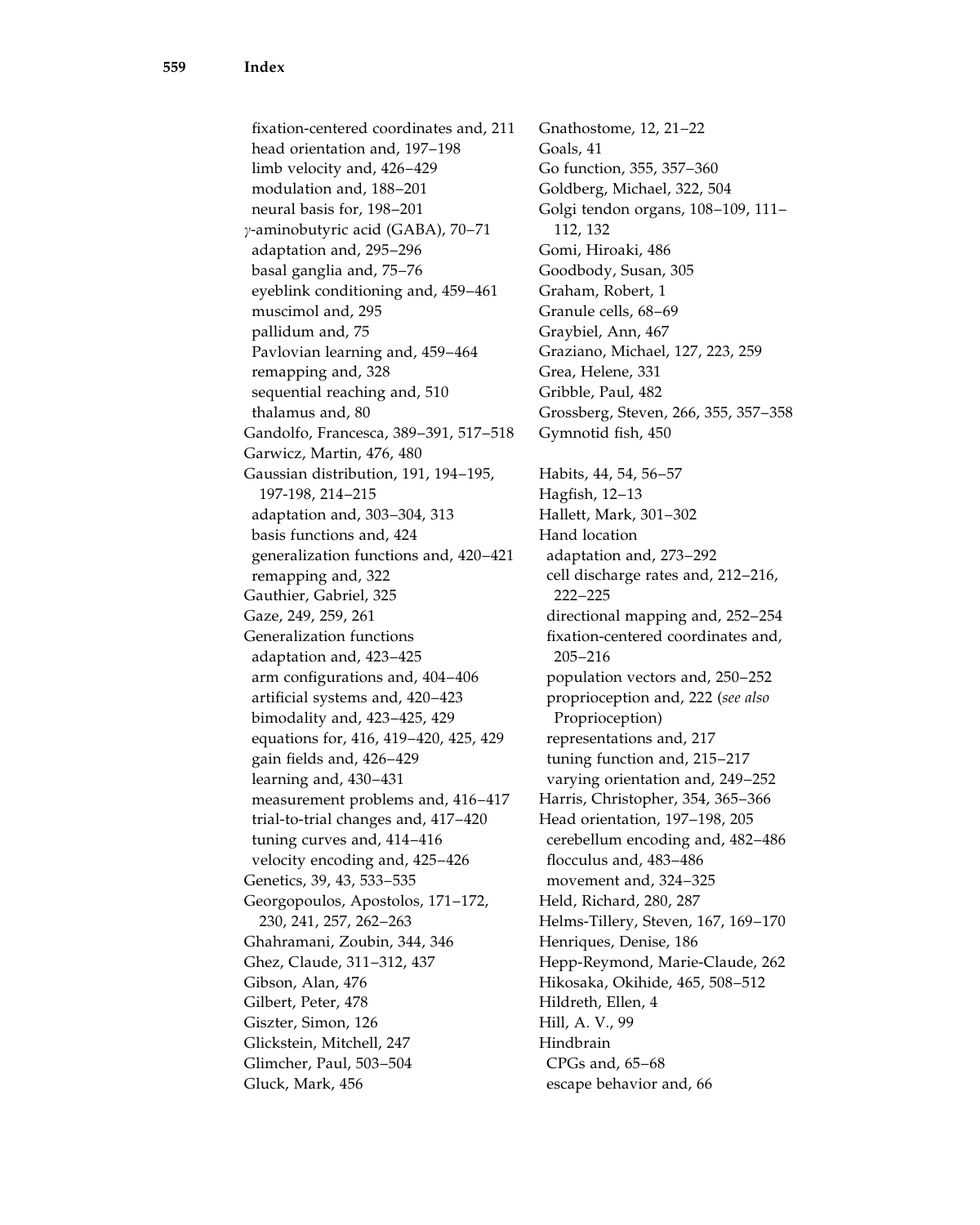Hindbrain (cont.) organization of, 65 reaching and, 66–68 Hobson, Allan, 442, 444 Hoff, Bruce, 354, 357–360 Hoff-Arbib model, 357–360 Hoffman, Donna, 249 Hogan, Neville, 136, 350, 353, 372 Hollerbach, John, 4 Homeostasis, 3, 23, 43, 75 Homology, 12, 29, 533–534 Homunculus, 85–86 Horak, Fay, 79 Horn, Kris, 476 Hornak, Julia, 296–297, 299, 324 Hoshi, Eiji, 237, 283, 301 Houk, James, 80, 374, 455, 469 Humerus, 28, 29 Huntingtin gene, 368 Huntington's disease, 76, 134–135 asymptomatic gene carriers (AGCs) and, 368 cortical function and, 368–369 noise adjustments and, 369–371 reaching and, 468–469 serial reaction-time task (SRTT) and, 512 striatal cell death and, 368 Hwang, Eun-Jung, 426, 429 Hydrophilic substances, 37 Hydrophobic substances, 37 Hypothalamus, 11 Ijspeert, Auke Jan, 361 Implicit tasks, 52 Impulse, 543 Inertia, 50, 96, 120, 381–382, 420, 544 Inferior olivary nuclei (ION), 69–71, 301–302 cerebral training signal and, 455– 458 eyeblink conditioning and, 459–461 Pavlovian learning and, 455–468, 475–480 Insects, 27 Instincts, 41–46 Instruction stimulus, 229–232 Interaction torques, 48, 380, 480–482

Internal models, 50, 67–68, 79, 336, 379–381 adaptation and, 391–401, 449–454 (see also Adaptation) amnesia and, 435 consolidation and, 435–444 coordinate system and, 403–410 generalizations and, 416–431 inverse dynamics and, 362–364 kinematics and, 150 limb states and, 387–389 partial, 489 planning and, 353–354 (see also Planning) population coding and, 410–416 preferred direction and, 395–401 reaching and, 382–387 rotation and, 395–397 signal cancellation and, 449–454 sleep and, 441–444 state estimation and, 503–513 state maps and, 389–391 synaptic weight matrix and, 245 time and, 389–391, 436–441 Intrafusal fibers, 35–36, 98–99 Intrinsic coordinates, 185 Introspection, 54–55 Invertebrates, 15 Iriki, Atsushi, 172 Isometric contractions, 261, 429 Ito, Masao, 486 Ivry, Richard, 462

**Jacobians** adaptation and, 279, 307–308 end-effector location and, 355 joint velocity and, 406 limb stability and, 119, 121 torque and, 105–108, 121 Jarvis, Murray, 212 Jaws, 12–13, 29–30 Jerk, 350–351, 353 difference-vector transformation and, 354–357 Hoff-Arbib model and, 357–360 planning and, 354–357, 360–364, 371– 374 redundancy and, 371–374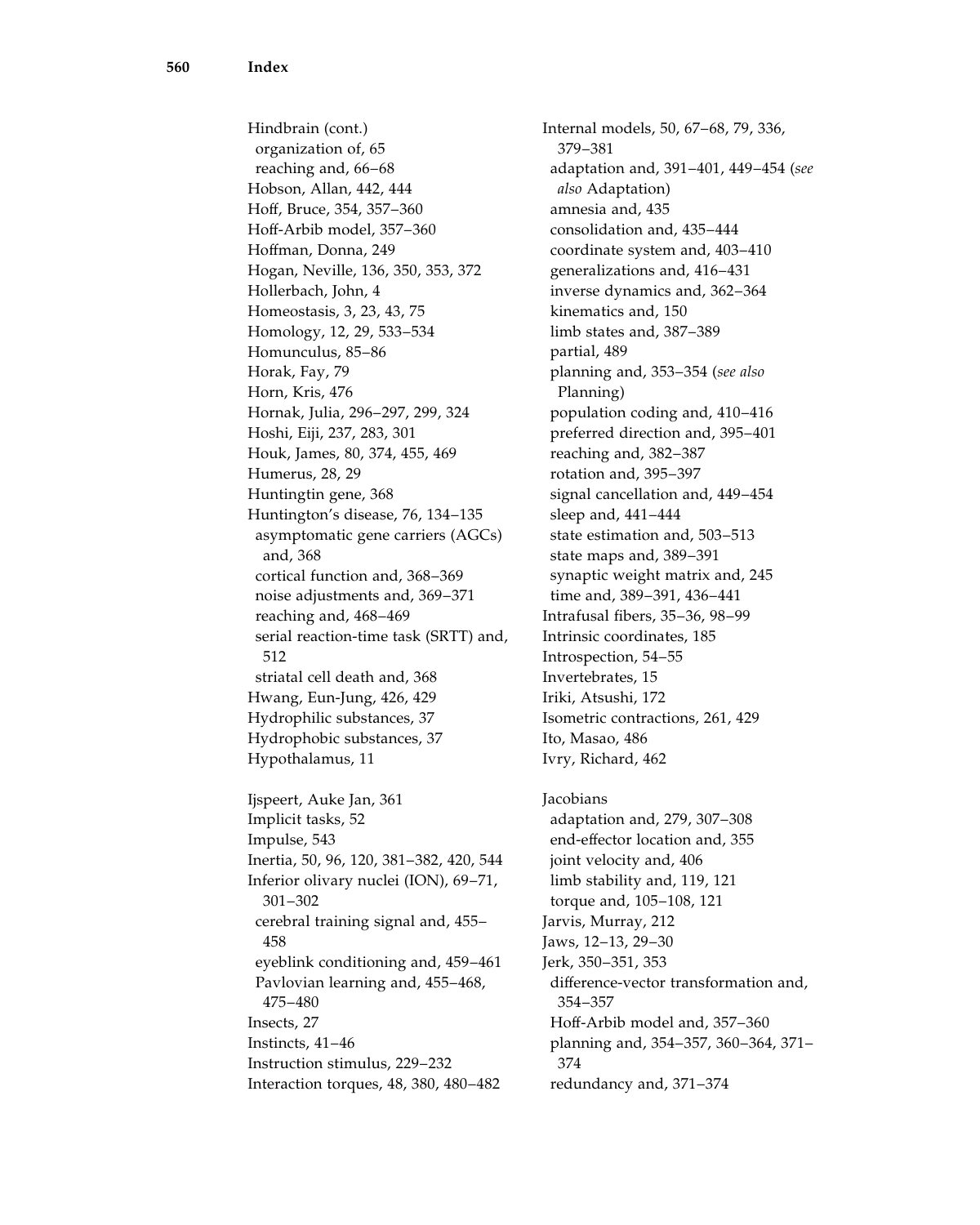signal noise and, 369–371 Joint coordinates, 167, 279 adaptation and, 308 degrees of freedom and, 145 difference vector minimization and, 343–344 limb stability and, 139 planning and, 245–248 Joint stiffness, 138 Joint velocity, 405–406, 410 Jordan, Michael, 344, 346, 373–374 Kakei, Shinji, 249–250 Kalaska, John, 171–172, 230–234, 237, 239–240, 252–257, 259, 262, 403, 504, 518 Kamin, Leon, 458 Kawato, Mitsuo, 302, 486–487, 489 Kim, Keansok, 458 Kinematics, 46, 404 adaptation and, 273–292, 295–316 alignment and, 147–149 coordinate frames and, 144–146, 150– 151 degrees of freedom and, 144–146 end effectors and, 144–157 forward, 144–151, 159, 222, 265, 273 fovea and, 148 function approximation and, 150 internal dynamics models and, 379– 401 mapping and, 146–147, 319–333 muscle vs. movement, 162–165 pattern-completion networks and, 150 planning and, 232–234 proprioception and, 273–292 (see also Proprioception) Purkinje cells and, 483–491 state estimation and, 503–513 target location and, 179–203 Kinesis, 43–44 Kinetic energy, 544 Kitazawa, Shegiru, 287 Kojima, Jun, 467 Kording, Konrad, 292 Krupa, David, 458 Kurata, Kiyoshi, 283, 301

Lackner, James, 130–131, 160, 384–385 Lacquaniti, Francisco, 172 Lamprey, 12–13 Lancelet, 15 Large-fiber sensory neuropathy, 135 Lateral intraparietal (LIP) area decision making and, 500 multiple targets and, 503–504 perceptual threshold and, 500 remapping and, 322–324, 327 Latham, Peter, 150, 217 Law of sines, 105 Learning. See Motor learning Lebedev, Mikhail, 58 Lee, Sohie, 316 Lesions, 72–73 cerebellum and, 447–448, 482 optic ataxia and, 229 Levine, Minna, 160 Li, Chiang-Shan Ray, 397 Ligands, 64 Lilienthal, Otto, xv Limbs adaptation and, 30, 273–292, 295–316 coding configuration of, 165–175, 414–410 control and, 28–32 (see also Control) degrees of freedom and, 47, 144–146 difference vectors and, 254–257 (see also Difference vectors) equilibrium-point hypothesis and, 129–131 force states and, 387–389 forward models and, 336–339 hand location and, 205–217, 222–225, 249–254, 273–292 inertia and, 50 internal dynamics models and, 379– 401 intrinsic coordinates and, 406–407 kinematics and, 144–146 large-fiber sensory neuropathy and, 135 M1 activity and, 171–172 next-state planner and, 354–374 passive properties and, 129–131 PPC activity and, 171–175 reflexes and add, 131–135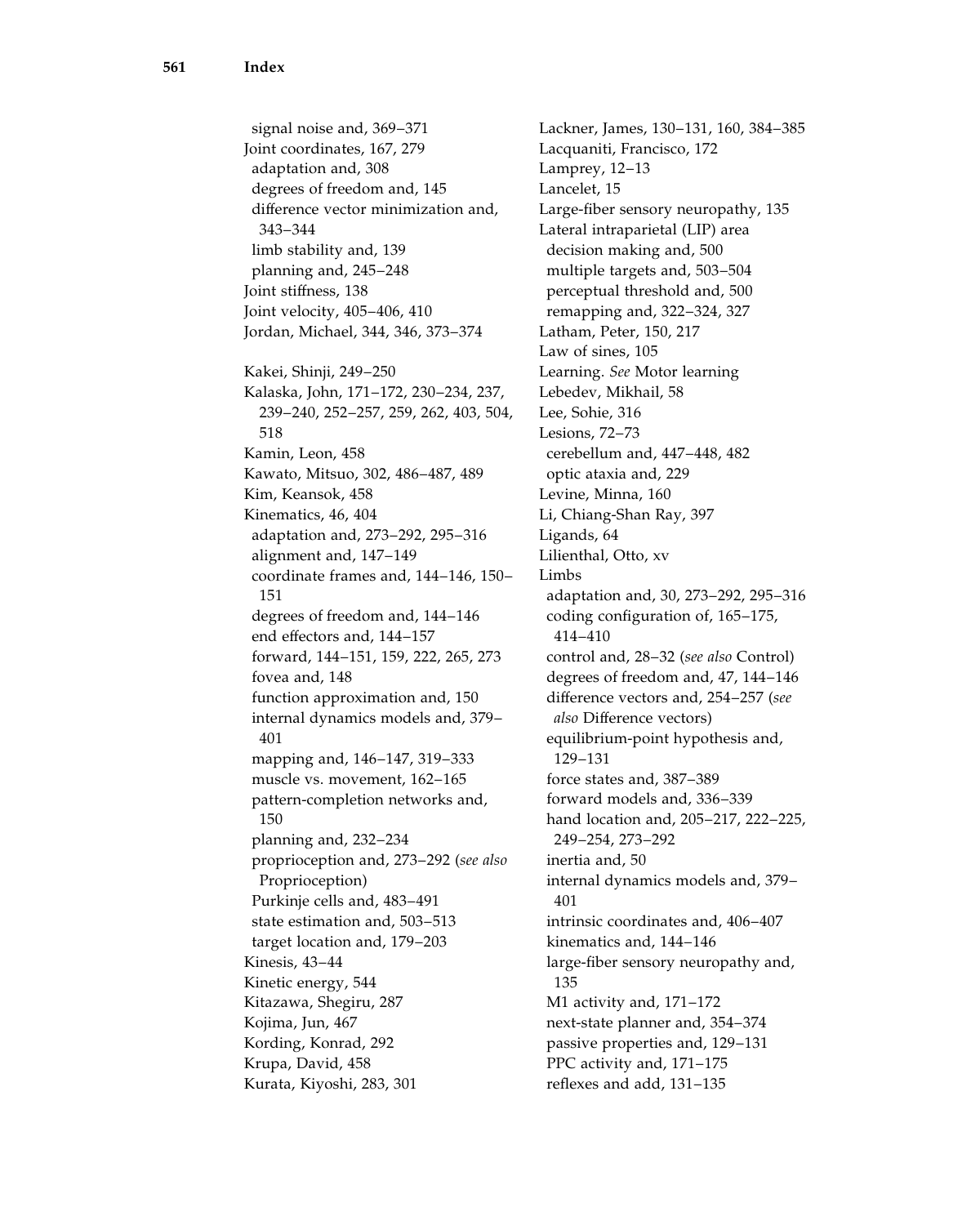Limbs (cont.) remapping and, 319–333 S1 activity and, 167–171 stability and, 48–49, 119–139 transcranial magnetic stimulation and, 133–134 varying arm configuration and, 254– 257 Lisberger, Stephen, 483–484, 486–488 Lobsters, 27 Location map, 205, 247 Loins, 61 Long-loop reflexes, 134–135, 368–369, 382 Long-term depression (LTD), 439, 453– 454, 458 Long-term potentiaion (LTP), 458– 461 Loops description of, 75, 80–81 long, 134–135, 368–369, 382 short, 132, 393, 473 Lumbar, 61 McGaugh, James, 506–507, 511 MacLean, Paul, 45–46 Malfait, Nicole, 410 Manipulandum, 123, 237, 288, 332–333, 343 Mapping, 58, 247 accumulator models and, 496–499 adaptation and, 273–292, 295–316 (see also Adaptation) arbitrary, 516–518 decision making and, 513–519 efference copy and, 322, 325–331 end effectors and, 146–147 hand location and, 205–217, 222–225, 249–254, 273–292 internal models and, 389–391 (see also Internal models) internal vs. external, 518–520 population coding and, 412–413 remapping and, 319–333 sensorimotor, 513–514, 520 transformational, 500, 513–516 updating and, 331–336 Marr, David, 3–4

Marsden, C. David, 133 Matrices Jacobian, 105–108, 119, 121, 279, 307– 308, 355, 406 rotation, 151–156 Mauk, Michael, 456, 490 Mauritz, Karl-Heinz, 232, 257 Maximum-likelihood estimation, 219 Medawar, Jean, 40, 43 Medawar, Peter, 40, 43 Medendorp, Pieter, 297–298 Medial intraparietal area (MIP), 89 Medial superior temporal area (MST), 500 Medina, Javier, 456 Medulla, 69–70, 450 Memory, 39–40, 43, 537 adaptation and, 273–292 amnesia and, 435 consolidation and, 283, 435–444 context and, 280–283 declarative, 54 habit and, 54 internal dynamics models and, 389– 391 neglect and, 296–301 procedural, 54 rote learning and, 389–391 sleep and, 441–444 time-dependent change and, 436– 441 transcranial magnetic stimulation (TMS) and, 330–331, 440–441 Messier, Julie, 252 Midbrain locomotion region, 65 Midsagittal plane, 537 Miller, Lee, 374, 469 Minimal intervention principle, 373– 374 Mnemonic aids, 537 Modulation, 548 Moment arm, 104–105, 380 angular acceleration and, 120–121 Jacobian and, 119 Momentum, 543 Monosynaptic connections, 86, 111 Montgomery, John, 453 Moran, Daniel, 250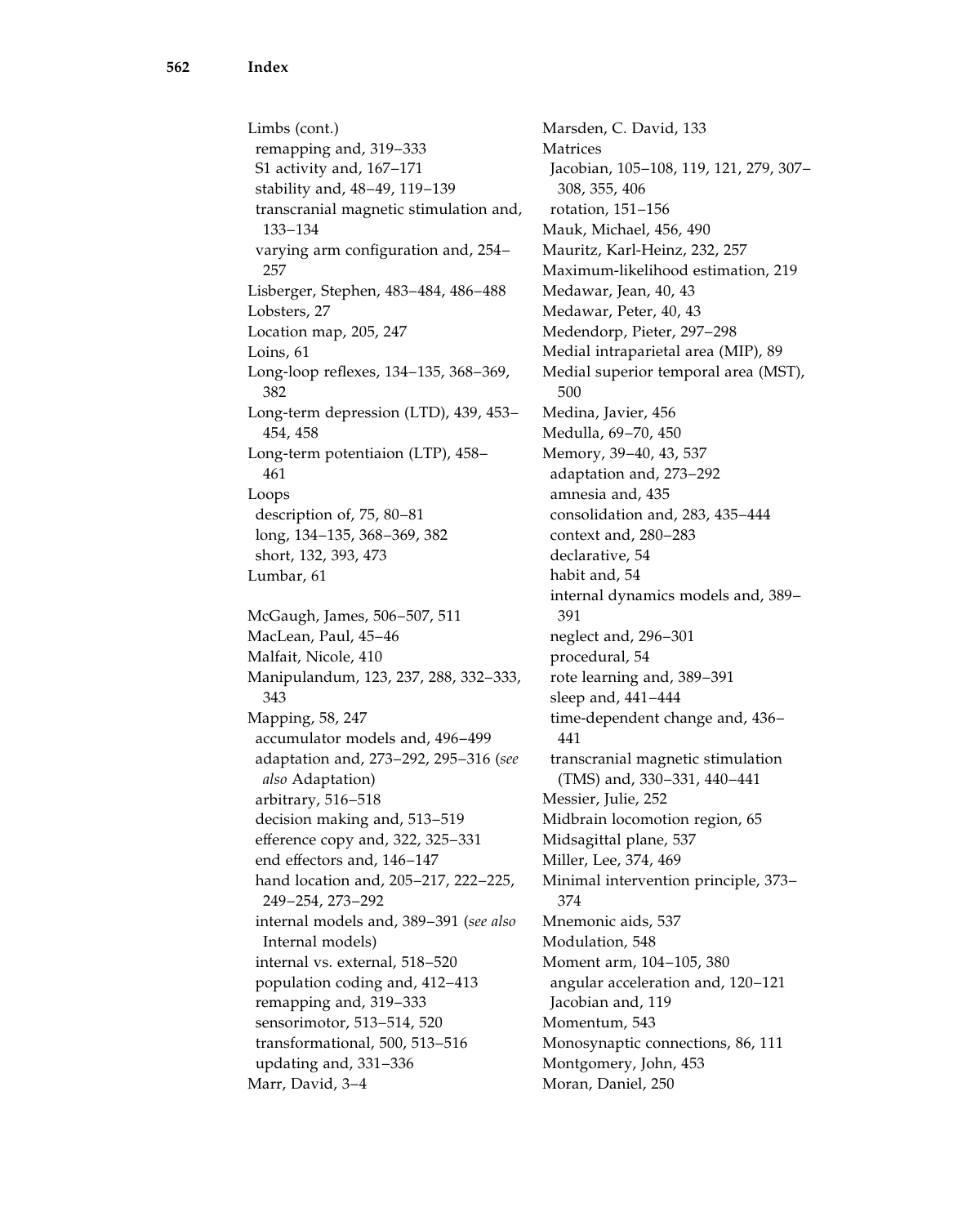Morasso, Pietro, 343–344, 372 Mormyrid fish, 450 Mossy fibers, 69 Motor commands, 3, 17, 24 basal ganglia and, 76 efference copy and, 76 force generation and, 93 force prediction and, 379–382 hindbrain and, 68 inverse dynamics and, 362–364 planning and, 353–354 (see also Planning) pulses and, 36 remapping and, 319–333 serial reaction-time tasks (SRTT) and, 512–513 signal noise and, 364–366 skill acquisition and, 46 Motor cortex. See Cortical areas Motor field, 184 Motor learning adaptation and, 47–58 amnesia and, 435 anti-Hebbian rules and, 452, 455 appendages and, 39 arm configurations and, 407–410 cerebellum and, 68–71 (see also Cerebellum) conditioning and, 44–46, 56 consolidation and, 435–444 control and, 49–50 decision making and, 495–520 (see also Decision making) defining, 39–41 dynamics and, 382–384 electricity and, 450–452 escape and, 45 flexibility and, 43 forebrain and, 75–89 fuzzy categories and, 40 habits and, 56–57 hindbrain and, 65–68 instincts and, 41–46 instrumental learning and, 56 ION and, 455–458 kinesis and, 43–44 memory and, 39–40, 43 motor system and, 1–2

natural categories and, 40 Pavlovian learning and, 41, 44–46, 52, 455–468, 475–480 pointing and, 50–51 predicting ease of, 430–431 reaching and, 50–51, 508–512 red nucleus and, 71–73 reflexes and, 41–46, 473–491 rote learning and, 389–391 sensitization and, 44 sequential and, 508–512 skill acquisition and, 42, 46–47, 50–51 (see also Skills) sleep and, 441–444 spinal cord and, 61–65 stability and, 48–49 superior colliculus and, 73 taxis and, 43–44 time-dependent change and, 436–441 training signals and, 455–458, 464 Motor memories, 39–40, 43 Motor neurons, 98–99 learning and, 49, 62, 86 muscular force and, 94–96 muscle afferents and, 115–117 Motor pool, 62, 98 Motor primitives, 126–127, 417 Motor system adaptation and, 273–292, 295–316 arm configurations and, 404–410 augmentation of, 474 brain and, 15–16 Brodmann's areas and, 83–84 cerebellum and, 21–23 chordates and, 12 communication speed and, 37–38 components of, 10–12 control issues and, 27–38 crown group and, 12 decision making and, 495–520 (see also Decision making) difference vectors and, 249–261 (see also Difference vectors) efficiency of, 27 evolution of, 9–24 eyeblink conditioning and, 459–461 forward models and, 336–339 gnathostome and, 12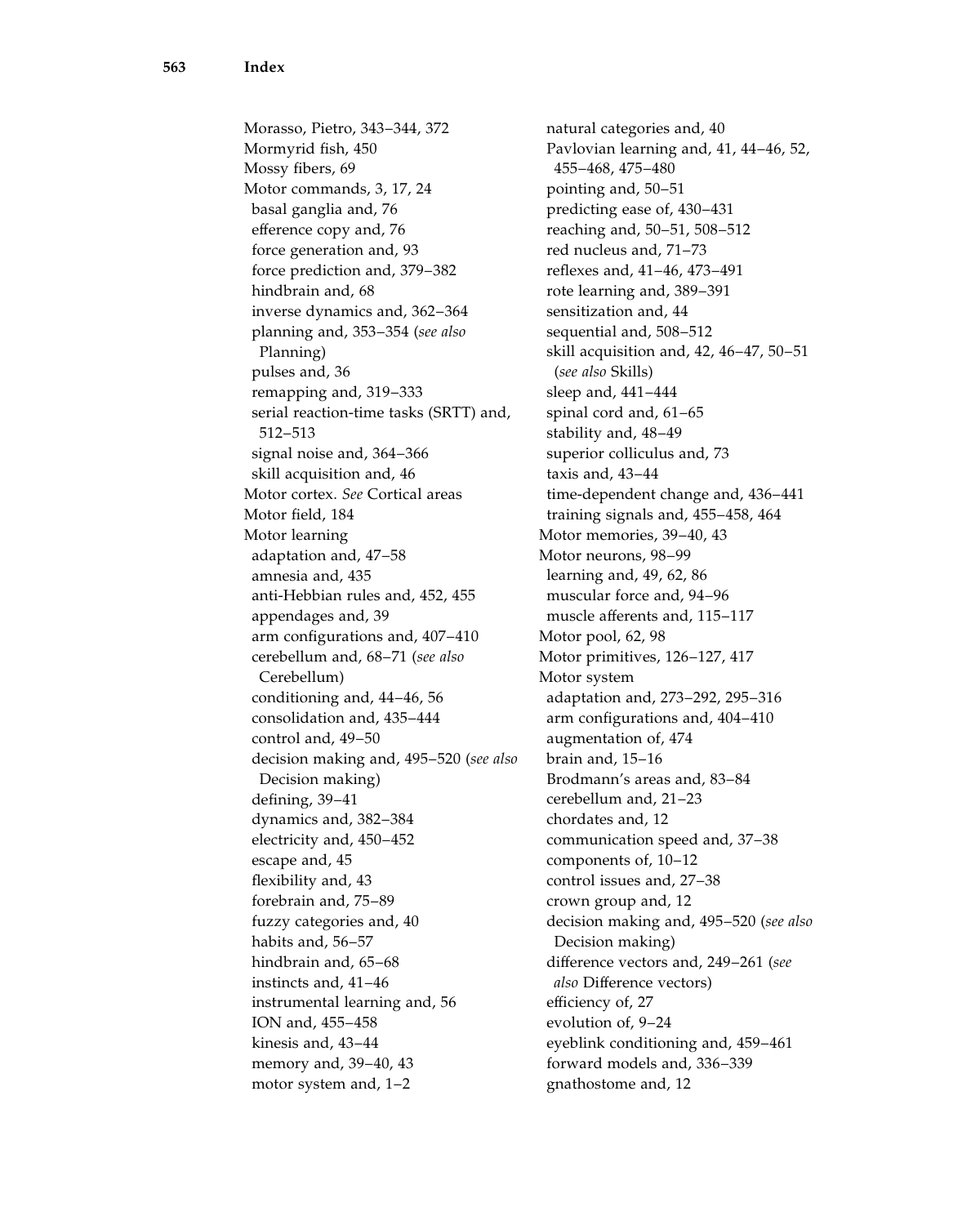Motor system (cont.) hand location and, 205–217, 222–225, 249–254, 273–292 head and, 17–19 hypothalamus and, 11 internal dynamics models and, 379– 401 limb velocity and, 425–426 muscles and, 32–36 (see also Muscles) myoblasts and, 19 neocortex and, 11, 22–23 next-state planner and, 354–374 perceptual threshold and, 500 planning and, 205–225, 229–242, 353– 354 (see also Planning) posture and, 20 preparation and, 230–231 reflexes and, 20, 473–491 (see also Reflexes) remapping and, 319–333 signal cancellation and, 449–454 telencephalon and, 16–17 transcranial magnetic stimulation (TMS) and, 133–134, 330–331, 440– 441 trigger stimulus and, 230–231 varying arm configuration and, 254– 257 vertebrates and, 4–5 visual coordinate smoothness and, 341–352 Motor units, 98–99 Moussavi, Zahra, 405–407 Movement, 547–548. See also Motor system; Reaching; Pointing accumulator models and, 496–499 adaptation and, 47–48, 51–58, 273– 292, 295–316 angular velocity and, 426–429 cerebellum and, 455–464 computing plan for, 229–242 contraction and, 36 corrective, 128 decision making and, 495–520 (see also Decision making) delay-period activity and, 229–231 difference vectors and, 205–244 (see also Difference vectors)

direction and, 229–231, 412–413 dynamics of, 46 EMG changes and, 393–395 eyeblink conditioning and, 459–461 fixation-centered coordinates and, 205–225 flocculus and, 483–486 fovea and, 148 generalization functions and, 404–406, 414–431 go function and, 355, 357–360 hand location and, 205–217, 222–225, 249–254, 273–292 head-direction encoding and, 482–486 Hoff-Arbib model and, 357–360 instructions and, 504 internal dynamics models and, 379– 401 Jacobians and, 105–108 kinematics and, 46, 144–157 (see also Kinematics) kinesis and, 43–44 land locomotion and, 31–32 mapping and, 247, 252–254 (see also Mapping) muscles and, 93–94, 127–129, 162–165 (see also Muscles) myotomes and, 63–64 Pavlovian learning and, 41, 44–46, 52, 449, 455–468, 473–480 planning and, 353–357, 364 (see also Planning) population coding and, 410–416 preparation and, 230 Purkinje cells and, 68–70, 76, 404, 450, 453–462, 478–480, 483–491 reflexes and, 41–46, 473–491 (see also Reflexes) saccades and, 234–236 sensory cue effects and, 257–261 sequential, 127–129, 241–242, 508– 512 serial reaction-time task (SRTT) and, 512–513 shoulder-centered coordinates and, 209–212 signal noise and, 364–366, 369–371 S-shaped, 432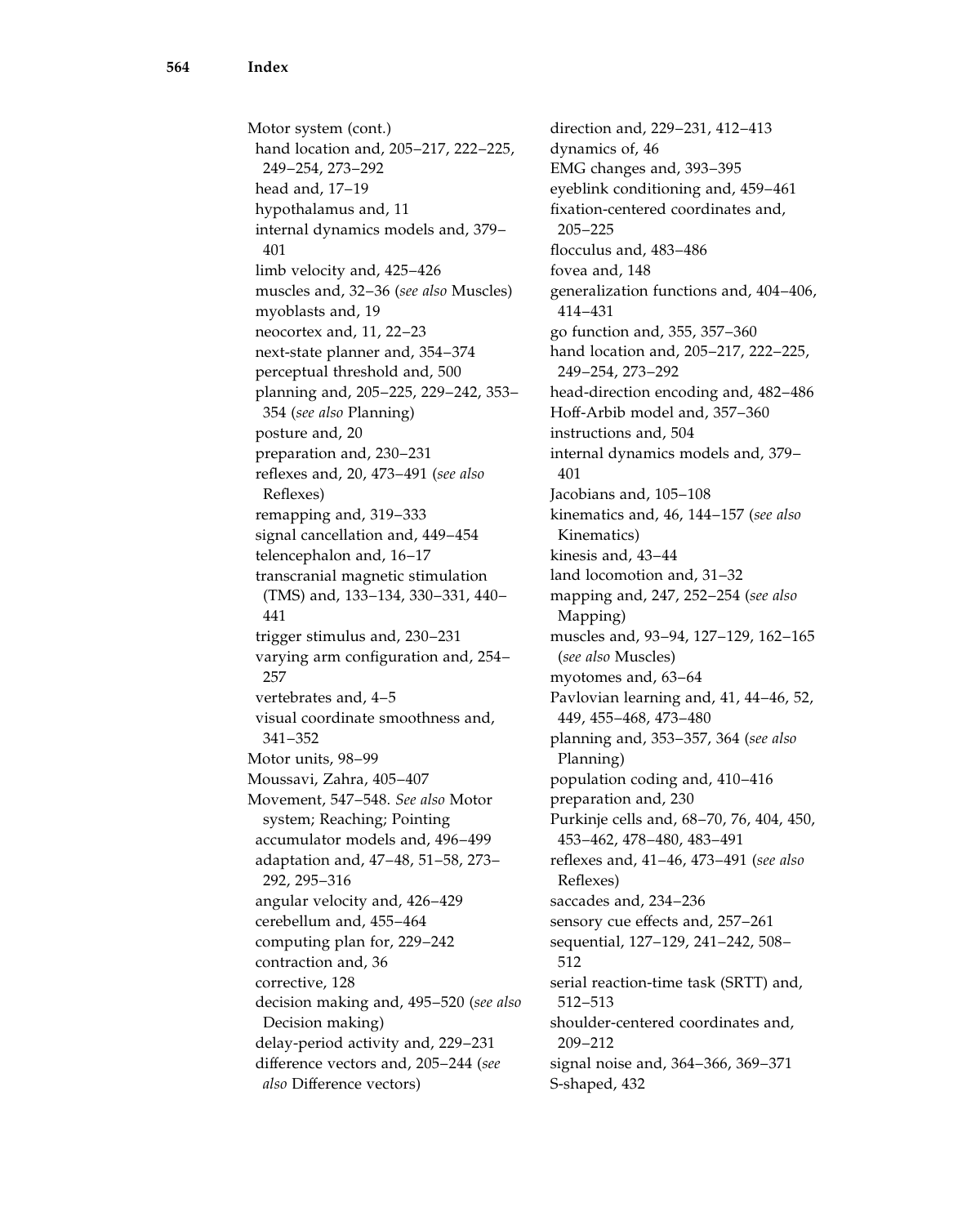superior colliculus and, 73 target disappearance and, 231–232 target size and, 360 taxis and, 43–44 trajectory smoothness and, 350–352 tuning curves and, 414–416 visual impairment and, 348 zigzag paths and, 360–364 Muellbacher, Wolf, 440–441 Muscimol, 295 Muscles actin and, 94 active mechanisms of, 94–96 as actuators, 34–35 agonist, 72, 128 angular acceleration and, 120–121 angular velocity and, 102 antagonist, 47, 72, 93, 120–121, 143– 144 arm configurations and, 404–410 climbing fibers and, 475–480 coactivation and, 115, 123, 126, 384 communication speed and, 37–38 complex spikes and, 478–480 connectin and, 96–97 contraction of, 36, 96, 261, 429 control and, 49–50 degrees of freedom and, 47 dynamics and, 49–50, 379–401 elasticity and, 99, 101, 113 electrocytes and, 450 EMG and, 79, 134–135, 393–401, 453– 454 end effectors and, 143–177 (see also End effectors) equilibrium points and, 120–121, 126– 131, 143–144 fibers and, 35–36, 62, 98–99, 135 filaments and, 35, 94, 96, 98  $\gamma$ -motor neuron and, 115–117 Golgi tendon organs and, 111–112 inertia and, 96, 120 insertions and, 104 internal models and, 379–401 isometrics and, 96, 261, 429 Jacobians and, 105–108, 119, 121 joint velocity and, 405–406 land locomotion and, 31–32

large-fiber sensory neuropathy and, 135 length-tension properties and, 97–98, 121–123 limb architecture and, 32–34, 119–139 (see also Limbs) M1 activity and, 163–165, 171–172 membrane voltage and, 37 moment arm and, 104–105, 119 motor units and, 98–99 movement and, 162–165 (see also Movement) myelin and, 38, 62, 83 myoblasts and, 19, 35 myofibrils and, 35 myosin and, 35, 94 nuclear bag region and, 112–113 passive mechanisms of, 96–98 passive properties and, 129–131, 136– 139 polarization of, 93–96 PPC activity and, 163–164, 171–172 preferred direction and, 231, 247, 313, 322, 395–401 pulling and, 119 reaction time and, 93–94 reflexes and, 131–135, 473–491 (see also Reflexes) robotics and, 27–28 rotation and, 384–387, 395–397 S1 activity and, 167–171 sarcomeres and, 35, 96–98 sequential activation and, 127–129 signals and, 10–11 spindle afferents and, 36, 109–117, 133–134, 159–160 stability and, 48–49 stiffness and, 28, 96–97, 123, 136, 138, 372–373, 388, 423–424 torque and, 102–108, 121–123 (see also Forces; Torque) transcranial magnetic stimulation (TMS) and, 133–134 vibration and, 159–162 viscosity and, 101, 388 Mushiake, Hajime, 252 Mussa-Ivaldi, Ferdinando, 126, 136– 138, 372, 382, 384, 387–391, 517–518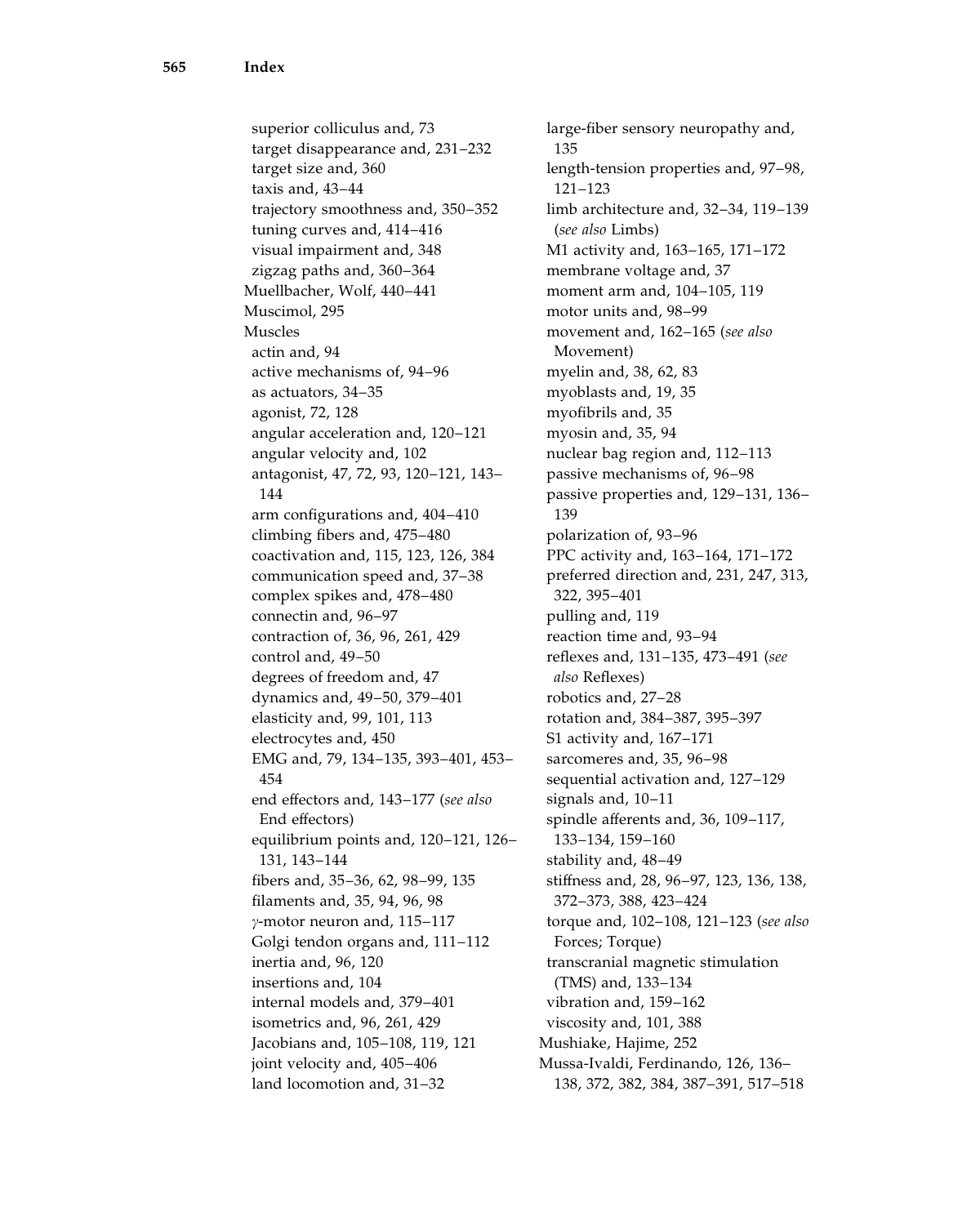Myelin, 38, 62, 83 Myers, Catherine, 456 Myoblasts, 19, 35 Myofibrils, 35 Myosin, 35, 94 Myotomes, 34, 63–64 Nakanishi, Jun, 361 Nanayakkara, Thrishantha, 332 Nashner, Lewis, 67 Neglect, 296–301 Neocortex, 11, 22–23, 82 Neoteny, 15 Networks, 200 adaptation and, 273–292 (see also Adaptation) artificial neural, 282 fixation-centered coordinates and, 205–222 pattern-completion, 150 synaptic weight matrix and, 245 Neural crest, 17–18, 38 Neural integrator, 20 Neural transmission, 37–38 Neuroendocrine functions, 11 Neuromuscular junctions, 94 Neurons, 10–11, 547–548. See also Feedback activity field and, 172–175, 184, 214– 215, 239, 249 adaptation and, 273–292, 295–316 caudate, 465–467 cerebellum and, 455–464 climbing fibers and, 475–480 complex spikes and, 478–480 configuration coding and, 165–175 decision making and, 499–500 (see also Decision making) dopaminergic, 462–469 eyeblink conditioning and, 459–461 FEF, 497–503 fixation-centered coordinates and, 205–225 g-motor, 115–117 M1 activity and, 163–165, 171–172 motor, 450 (see also Motor system) oculomotor, 3, 68, 86–87, 327–328, 482–486 (see also Eyes)

PPC, 162–164, 171–175, 188–201 preferred direction and, 231, 247, 313, 322, 395–403 projection, 77, 450, 452–453, 462–463, 484 proprioception and, 295–303 (see also Proprioception) Purkinje cells and, 68–70, 76, 404, 450, 453–462, 478–480, 483–491 remapping and, 319–333 (see also Mapping) S1 activity and, 167–171 signal cancellation and, 449–454 (see also Signal processing) target location and, 179–203, 231– 232 tonically active, 467 Neurophysiology, 2, 547–548 Newtonian mechanics, 2 Newts, 275–276 Next-state planner difference vector and, 354–357 Hoff-Arbib model and, 357–360 Huntington's disease and, 366–371 redundancy and, 371–374 signal noise and, 364–366 trajectories and, 354–357, 360–364 Nicholson, Daniel, 460 Nieuwenhuys, Rudolf, 19 Nixon, Philip, 175, 461–462, 517 Nonprimary motor cortex, 85 Nonstandard mapping, 58 Nores, William, 456 Northcutt, R. Glenn, 18 Notochord, 12 Novak, Kevin, 374, 469 Nuclear bag region, 112–113 Nucleus accumbens, 75 Null-field condition, 384 Ochiai, Tetsuji, 252 Oculomotor control, 3, 68, 86–87. See also Eyes neurons and, 482–486 remapping and, 327–328 Olfaction, 9, 16–18

Optic ataxia, 229 Optokinetic reflex, 482–483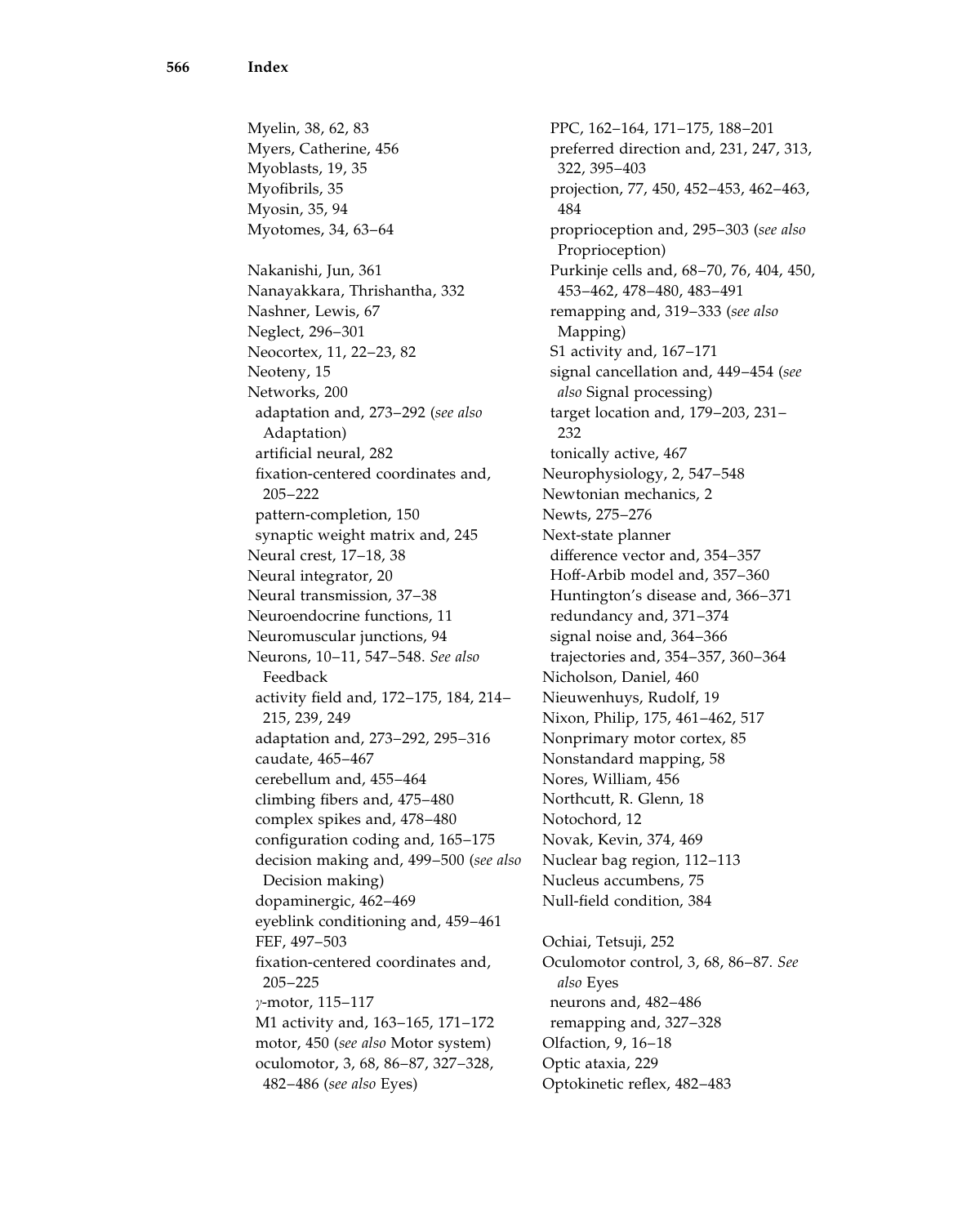Ostry, David, 410, 482 Overcompleteness, 30–31 Overlearning, 57, 465 Packard, Mark, 506–507, 511 Padoa-Schioppa, Camillo, 397 Pallidum, 75 Parallel fibers, 68–69 Parietal reach region (PRR), 89, 239, 235, 322–324 Parkinson's disease, 76–77, 79, 134– 135, 464 Pascual-Leone, Alvaro, 512 Passingham, Richard, 175, 461–462, 516–518 Pattern-completion networks, 150 Pavlovian learning, 44–46, 52, 449, 459–461, 473 approach behavior and, 45 basal ganglia and, 464–468 cerebellum and, 455–464 eyeblink and, 459–461 ION and, 455–458, 475–480 reflexes and, 41 Pectoral fins, 29 Pelvic fins, 29 Perceptual threshold, 500 Periaqueductal gray, 65 Perturbation, 334–336 Petride, Michael, 516 Phototaxis, 43–44 Physics, 1–3, 5, 533–535 implicit knowledge and, 380 rotational, 544–545 spring loads, 545 translational, 543–544 viscosity, 545 Pinching, 440–441 Placodes, 17–18 Planning activity field and, 239 adaptation and, 286–287 amplitude coding and, 252 controllers and, 247 cue effects and, 257–261 delay-period activity and, 229–231 difference vectors and, 354–357 (see also Difference vectors)

directional tuning and, 229–231 direction coding and, 252 end effectors and, 237 feedback and, 252 fixation-centered coordinates and, 205–225 frontal eye field (FEF) and, 234–236, 240–241 gaze effects and, 249, 261 go function and, 355, 357–360 hand orientation and, 249–254 Hoff-Arbib model and, 357–360 Huntington's disease and, 368–371 kinematics and, 232–234 M1 activity and, 261–268 next-state, 354–374 online correction and, 366–371 problem of, 353–354 redundancy and, 371–374 remapping and, 319–333 robotics and, 245–248 saccades and, 234–236, 240–241 sequential movement and, 241–242 signal noise and, 364–366 stretch reflex and, 247 target disappearance and, 231–233 torques and, 245–247 trajectories and, 354–357, 360–364, 371–374 trajectory smoothness and, 341–352 varying arm configuration and, 254– 257 without execution, 237–241 Plasticity, 50 Platt, Michael, 503–504 Pointing, 1 adaptation and, 47–48, 51–58 decision making and, 495–520 (see also Decision making) difference vectors and, 205–244 (see also Difference vectors) feedback and, 143–144 fovea and, 188 land locomotion and, 31–32 motor learning and, 50–51 neural transmission and, 37–38 regularity in, 343–350 remapping and, 319–333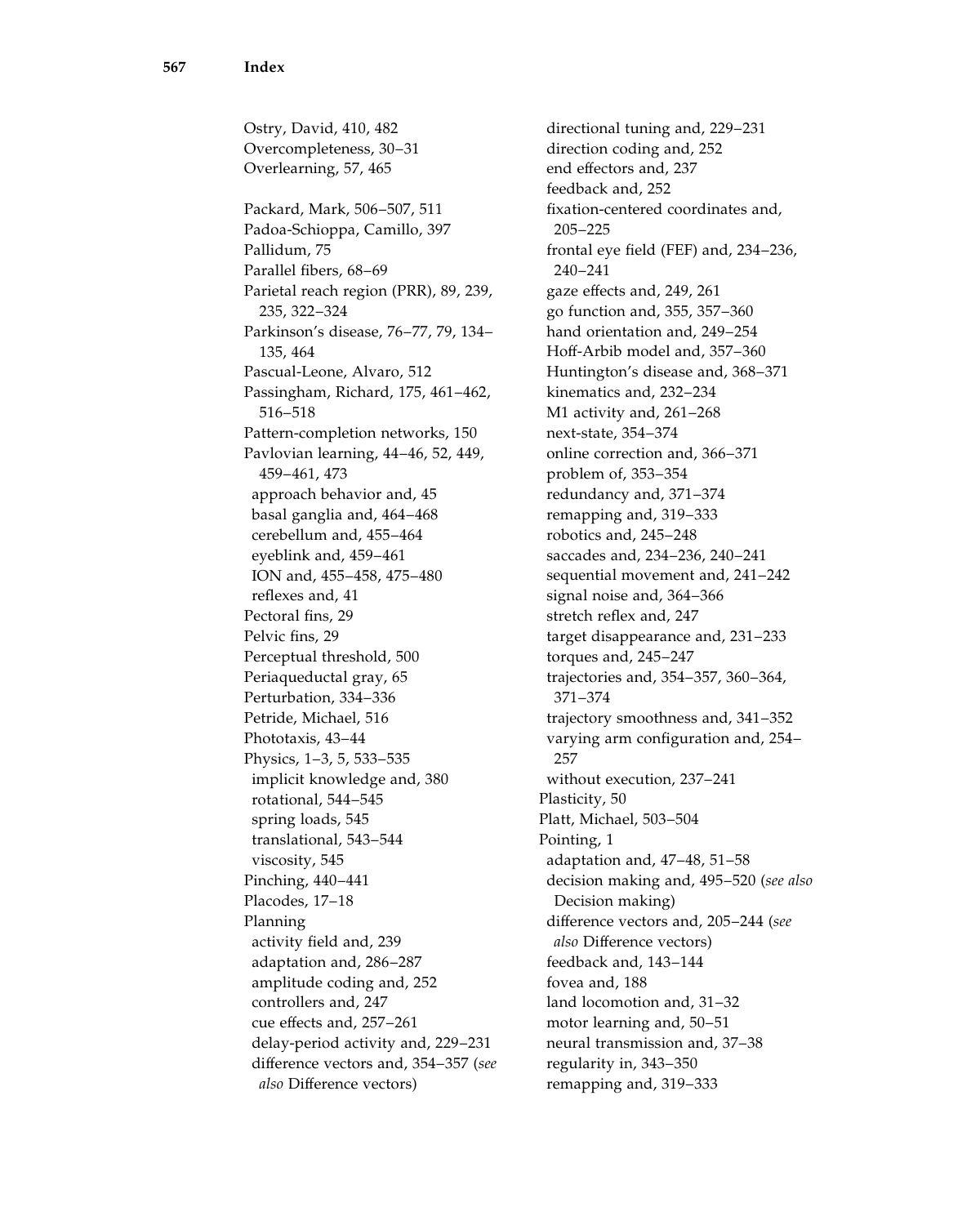Pointing (cont.) trajectory smoothness and, 341–352, 350–352 updating and, 331–336 Polit, Andreas, 123–126, 129 Pong, Milton, 476 Pop out, 499 Poppele, Richard, 165, 167, 170 Population vectors, 263–265 internal models and, 410–416 PMv and, 250–252 Posterior parietal cortex (PPC), 81, 88– 89 adaptation and, 296–299, 303 arbitrary mapping and, 517 cerebellum and, 449 decision making and, 504 difference vectors and, 221–222, 229– 242 end effectors and, 162–164, 171–175 forward models and, 338–339 motor cortex and, 247 motor imagery and, 338–339 planning and, 338–352 prediction and, 449, 504, 510, 517 proprioception and, 296–299, 303 sequential reaching and, 510 target location and, 186, 188–201 trajectory smoothness and, 341–352 Posture, 66 artificial stimulation and, 126–127 force generation and, 93 head orientation and, 197–198, 205 internal model and, 67–68 limb architecture and, 28 stability and, 48–49 Pouget, Alexandre, 150, 197, 217, 413– 414 Power, 32, 544–545 Preadaptation, 18, 30 Predictions basal ganglia and, 462–464 consolidation and, 435–444 coordinate system and, 403–410 decision making and, 503–504 (see also Decision making) dopamine cells and, 464–465 eyeblink conditioning and, 459–461

filtering and, 449–454 generalizations and, 416–431 interaction torques and, 480–482 internal models and, 410–416 (see also Internal models) motor command correction and, 480– 491 motor learning and, 430–431 Purkinje cells and, 483–491 reflexes and, 473–491 reward and, 464–467, 503–504 skill consolidation and, 435–444 stimulus response and, 454–464 training signal and, 455–458 Preferred direction, 231, 247, 313, 322 arm configuration and, 404–406 consolidation and, 439 decision making and, 504–505 gain field and, 426–429 M1 activity and, 403–404 Purkinje cells and, 68–69, 404 rotation and, 395–401 Preparation, 230–231 Prepositus hypoglossi, 20 Primary motor cortex (M1) arbitrary mapping and, 518 arm configuration and, 404–406 consolidation and, 439–441 coordinate frames and, 265–268 decision making and, 504 force coding and, 262–263 hand orientation and, 249–254 intrinsic coordinates and, 250 limb velocity and, 426 population coding and, 263–265 preferred direction and, 247, 395– 404 trajectory smoothness and, 341–352 transcranial magnetic stimulation (TMS) and, 440–441 torque coding and, 262–263 varying arm configuration and, 254– 257 Primary sensory afferents, 61–63 Primary somatosensory areas (S1), 167–171 Primates, 9, 276–278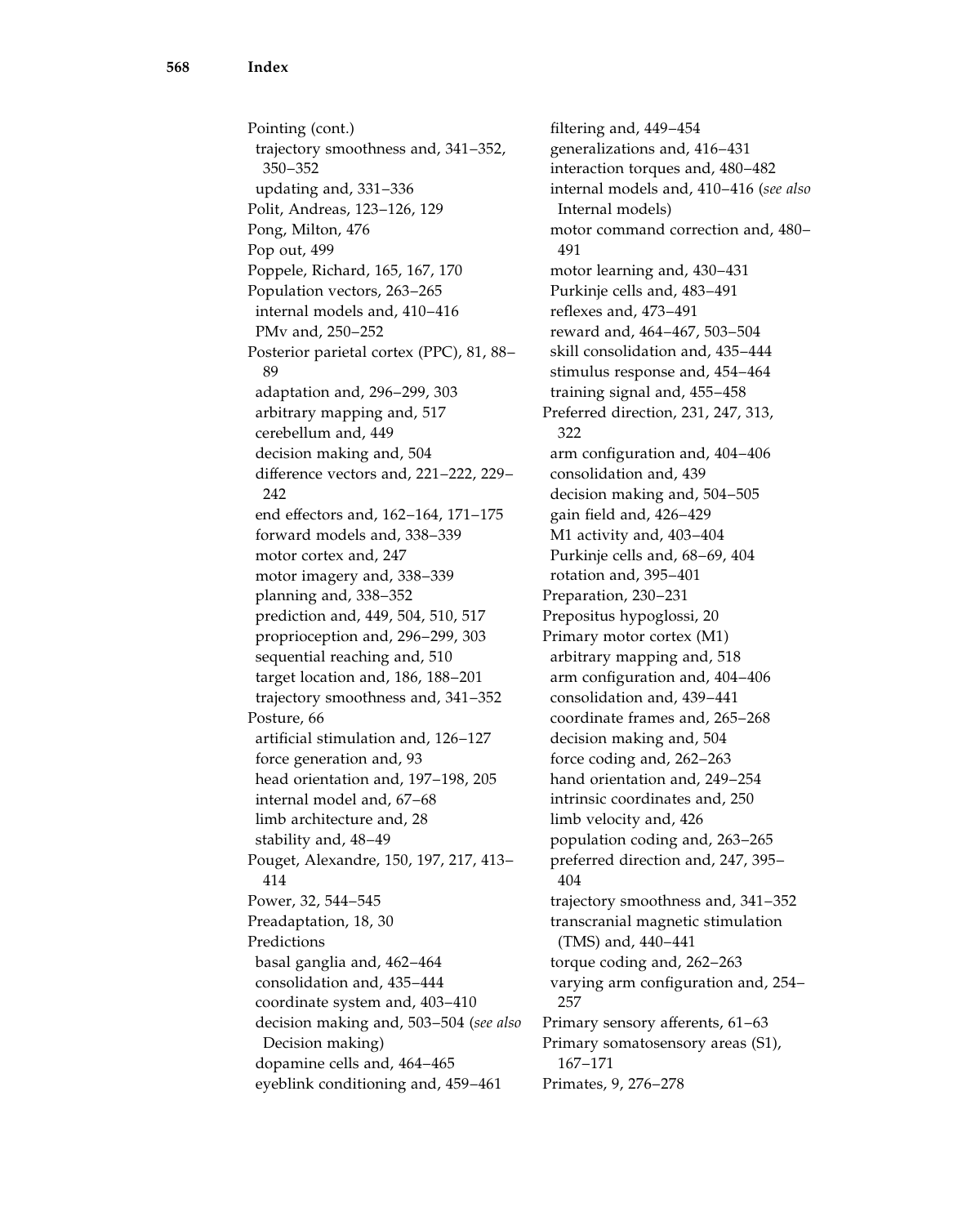Prime mover, 34–35, 128 Prisms. See Adaptation Procedural knowledge, 507 Projection neurons, 77, 450, 452–453, 462–463, 484 Proprioception, 62–65, 84, 125, 205, 448, 474 adaptation and, 273–292, 295–316 artificial stimulation and, 126–127, 159–162 cerebellum and, 401 end effectors and, 148–162 fixation-centered coordinates and, 205–225 forward models and, 336–339 Huntington's disease and, 368–369 kinematics and, 144 remapping and, 319–333 robotics and, 273–275 rotation matrices and, 151–154 state estimation and, 503–513 target location and, 180–183 Proteins, 35 actin and, 94 myosin and, 94 water and, 37 Protists, 36 Protostomes, 13, 15 Psychophysics, 5, 170, 183, 237 complex spikes and, 478–480 go function and, 357–360 Hoff-Arbib model and, 357–360 limb velocity and, 425–426 remapping and, 319–333 smoothness and, 341–352 Purkinje cells, 68–70, 76, 404, 462 adaptive filtering and, 450, 453 cerebral training signal and, 455– 458 complex spikes and, 478–480 electricity and, 450 eyeblink conditioning and, 459–461 flocculus and, 483–486 FTN discharge and, 486–487 inverse dynamics and, 488–491 training signal and, 455–458 VOR and, 483–488 Putamen, 75

Pyramidal cells, 82 Pyramidal tract, 86 Raccoons, 50 Racetrack models, 496–499 Rao, Ashwini, 518 Reaching, 1 adaptation and, 47–48, 51–58 (see also Adaptation) complex spikes and, 478–480 context switching and, 78–79 cortical fields and, 85–89 decision making and, 495–520 (see also Decision making) difference vectors and, 205–244 (see also Difference vectors) end effectors and, 237, 331–336 feedback and, 123–126, 135, 143–144 gain fields and, 426–429 hindbrain and, 66–68 Huntington's disease and, 75, 134– 135, 368–371, 468–469 internal models and, 382–387 kinematics and, 144–157 land locomotion and, 31–32 motor learning and, 50–51 neural transmission and, 37–38 Pavlovian learning and, 41, 44–46, 52, 449, 455–468, 473–480 planning and, 229–242 (see also Planning) population coding and, 410–416 reflexes and, 475–491 (see also Reflexes) regularity in, 343–350 remapping and, 319–333 robotics and, 382–384 rotation and, 384–387 saccades and, 234–236 sequential, 508–512 target location and, 179–201 trajectory smoothness and, 341–352 updating and, 331–336 without vision, 257 Reaction time, 503–504, 512–513, 547– 548 Reafference, 449 Receptive fields, 183–184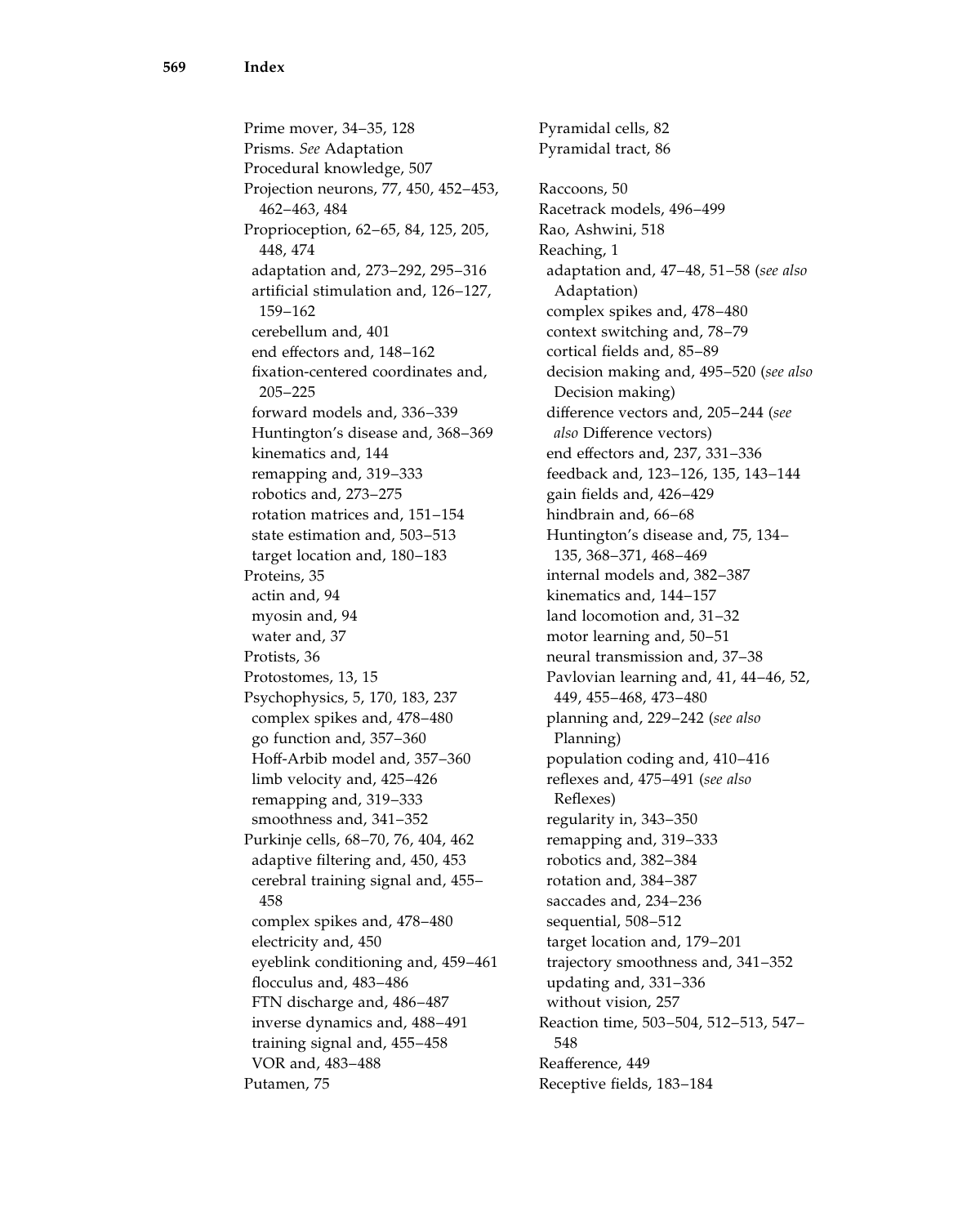Reciprocal connections, 219 Reductionism, xvi Redundancy, 31, 247 control trade-offs and, 373–374 degrees of freedom and, 372 planning and, 371–374 stiffness and, 372–373 trajectories and, 371–374 Reference frames, 162–165 Reflexes, 11, 20 autonomic, 467 basal ganglia and, 134–135 blocking effect and, 458 cerebellum and, 134–135 climbing fibers and, 475–480 complex spike rate and, 478–480 conditioning and, 44–46 decision making and, 51–52, 495 (see also Decision making) delay period and, 229–231 efference copy and, 474 extinction and, 456, 458 forward models and, 336–338 interaction torques and, 480–482 long-loop, 132, 368–369, 382 motor command correction and, 480– 491 motor learning and, 41–46 optokinetic, 482–483 passive properties and, 136–139 Pavlovian learning and, 41, 44–46, 52, 449, 455–468, 473–480 primitive, 473 redundancy and, 373 short-loop, 132, 393, 473 spinal pathways and, 420 stability and, 48–49, 131–133 stiffness and, 373 stretch, 49, 111, 247, 473–474 time delays and, 133–134 unconditioned, 458 vestibulo-ocular (VOR), 182 withdrawal, 475–477 Reina, G. Anthony, 250, 265 Remapping efference copy and, 322, 325–331 GABA and, 328 Gaussian function and, 322

head movement and, 324–325 intervening eye movements and, 319– 324 LIP and, 322–324, 327 oculomotor commands and, 327–328 planned eye movement and, 326– 327 preferred direction and, 322 transcranial magnetic stimulation (TMS) and, 330–331 trunk movement and, 324–325 Representations, 165, 185. See also Mapping accumulator models and, 496–499 adaptation and, 273–292, 295–316, 304 adaptive filtering and, 453–454 consolidation and, 435–444 intrinsic coordinates and, 407 planning and, 237 somatotopic, 76, 85 target location and, 217 Reticulospinal system, 65–68 Retinal location, 188–192 Retinotopic coordinates, 183–184 Reverse engineering, xv Reward, 56, 464–467, 503–504 Reyes, Alexander, 201 Robotics, 1–2, 5, 93–94 actuators and, 27–28 adaptation and, 273–275, 284–286 decision making and, 55 endeffectors and, 148–151 forces and, 245–248 (see also Forces) inertia and, 381–382 internal dynamics models and, 379– 401 joint coordinates and, 139, 245–248 manipulandum and, 123, 237, 288, 332–333, 343 mapping and, 146–147 planning and, 245–248 preferred direction and, 395–401 prism adaptation and, 284–286 proprioception and, 273–275 reaching and, 382–384 (see also Reaching) redundancy and, 247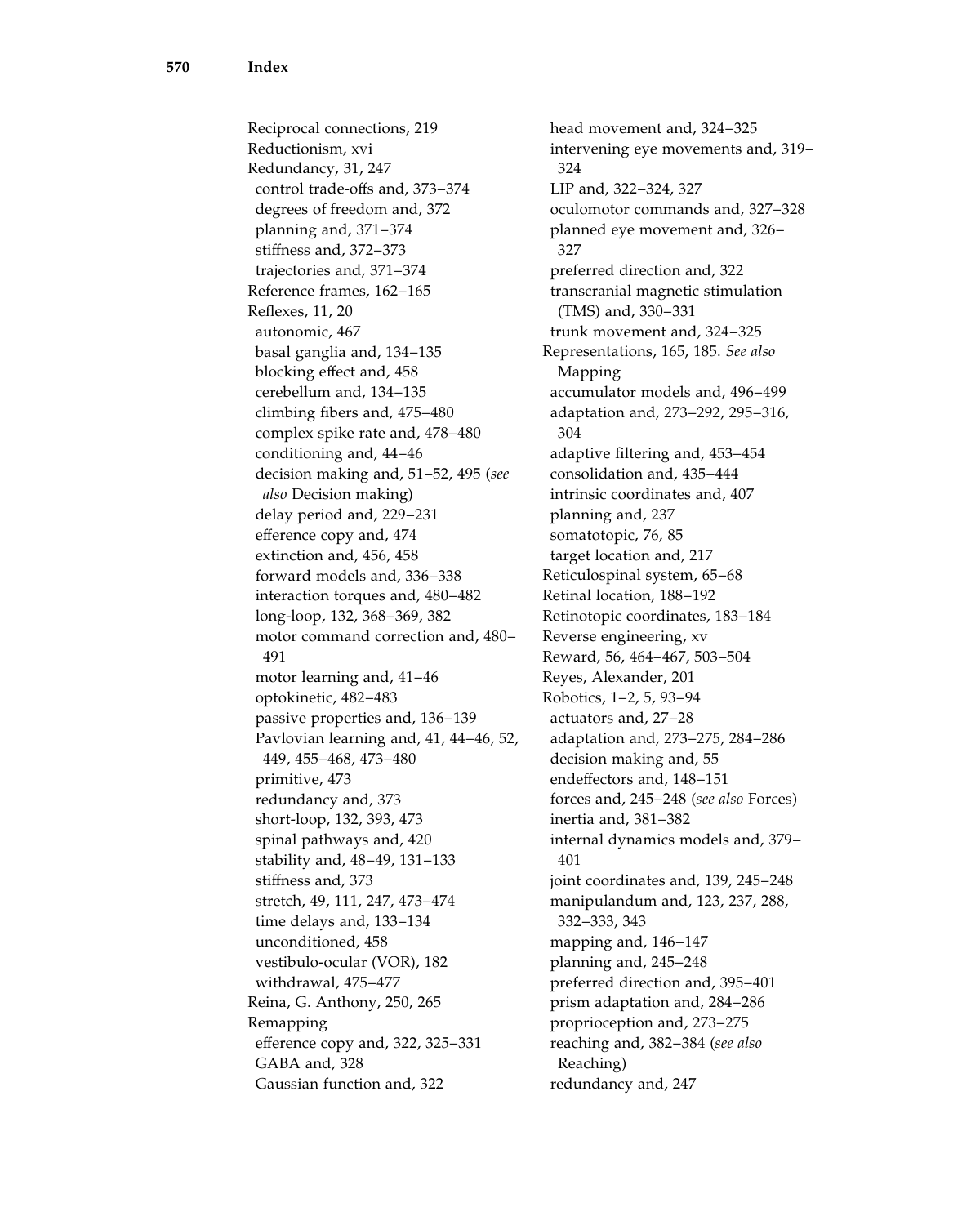target location and, 179–203 virtual, 148–151 visual coordinate smoothness and, 341–352 Roitman, Jamie, 500 Rossetti, Yves, 299 Rotation eyes and, 275–278 internal models and, 384–387, 395– 397 joint, 103, 410 matrices for, 151–156 physics and, 544–545 preferred direction and, 395–401 Rothwell, John, 135 Rushworth, Matthew, 175, 517 Saccades. See also Eye movement accumulator models and, 496–499 activity field and, 239 antisaccades and, 500 double-jump tasks and, 328 multiple targets and, 503–504 planning and, 234–236, 240–241 prosaccades and, 500 reaching movement and, 234–236 remapping and, 319–333 reward-prediction and, 465–467 target location and, 184 transformational mapping and, 500 updating and, 331–336 Sacral designation, 61 Salinas, Emilio, 198–201 Sarcomeres, 35, 96–98 Sarcoplasm, 94 Sarcopterygians, 21 Scaling, 464 Schaal, Stefan, 361 Schall, Jeffrey, 240, 497, 499, 503 Schmidt, Richard, 40 Schultz, Wolfram, 465, 468 Schwartz, Andrew, 250, 257, 263, 265 Schweighofer, Nicholas, 489 Scott, Stephen, 254–257, 259, 265–266, 348 Sejnowski, Terrence, 197, 413–414 Sensitization, 44 Sensorimotor mapping. See Mapping

Sensory system, 547–548 adaptation and, 273–292, 295–316 (see also Adaptation) basal ganglia and, 75–79 blocking effect and, 468 Brodmann's areas and, 86–89 conditioning and, 44–46 cue effects and, 257–261, 504–505 decision making and, 499–500 (see also Decision making) efference copy and, 322, 325–331 electricity and, 450–452 escape and, 66 eyeblink conditioning and, 459–461 fixation-centered coordinates and, 205–225 forebrain and, 75–89 forward models and, 336–339 Gaussian distribution and, 214–215 hindbrain and, 65–68 instruction stimulus and, 229–231 kinesis and, 43–44 muscles and, 94–96 (see also Muscles) neglect and, 296–301 perceptual threshold and, 500 preparation and, 230–231 Purkinje cells and, 68–70, 76, 404, 450, 453–462, 478–480, 483–491 reflexes and, 41–46, 472–491 (see also Reflexes) remapping and, 319–333 sensitization and, 44 sequential targets and, 508–512 signal noise and, 364–366, 369–371 spatial neglect and, 296–301 stimulus prediction and, 454–464 stimulus response and, 454–464 target location and, 179–201 taxis and, 43–44 thalamus and, 80–81 trajectory smoothness and, 341–352 transcranial magnetic stimulation (TMS) and, 133–134, 330–331, 440– 441 triggers and, 230–231 Sergio, Lauren, 254–257, 259, 262, 348, 403 Serial homologues, 29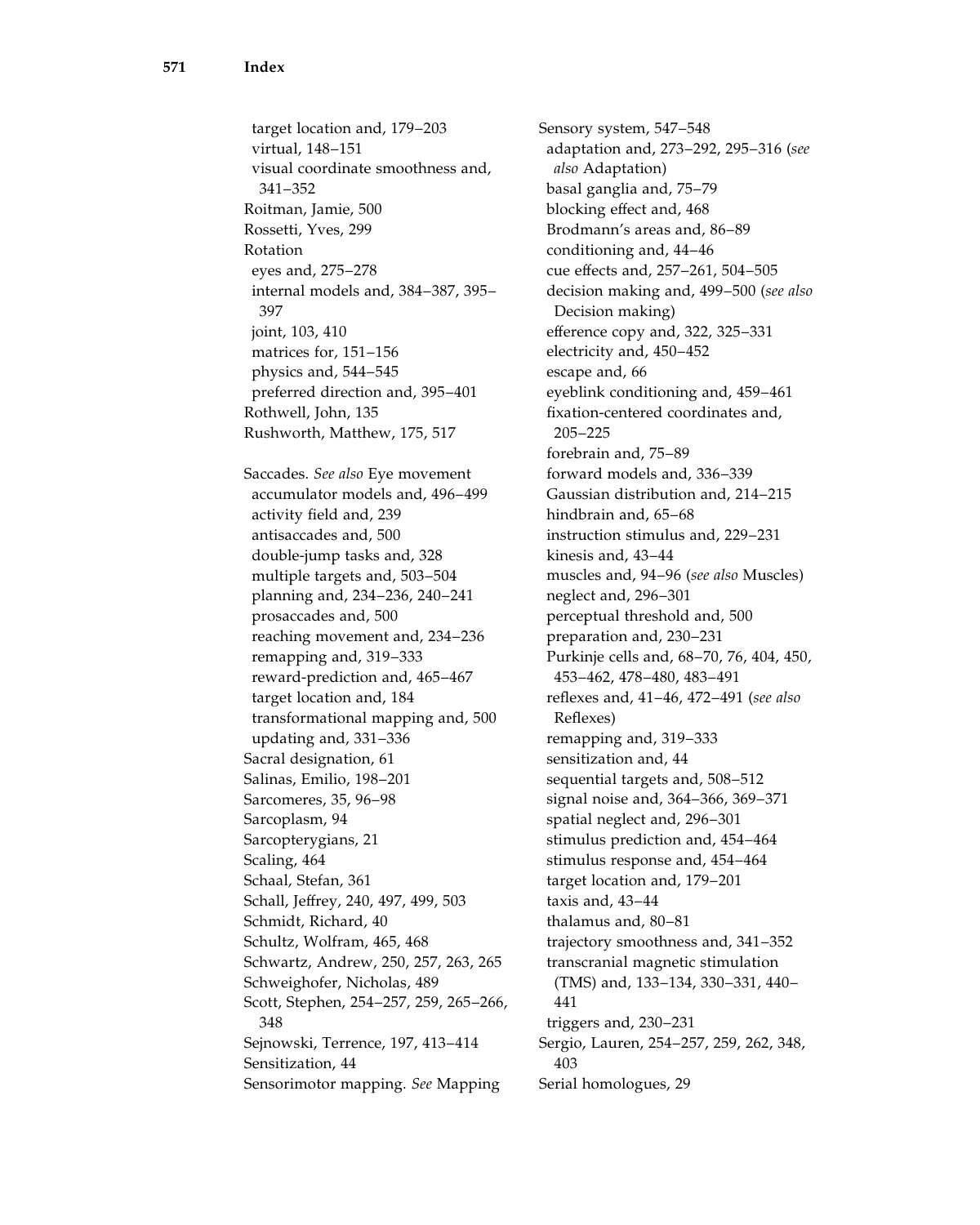Serial reaction-time task (SRTT), 512– 513 Series elastic element, 99 Sessile animals, 15 Set-related activity, 547 Sexual behavior, 62, 64 Shadlen, Michael, 499–500 Shadmehr, Reza, 136, 332, 364, 367, 382–388, 393, 397, 405–407, 417, 421, 423, 426,435–437, 518 Shared traits, 534 Shen, Liming, 252–254, 257, 259 Shenker, Barbara, 160 Sherrington, Charles, 111 Shiller, Douglas, 410 Short-loop reflexes, 132, 393, 473 Shoulders, 28–32 elbow joint system and, 154–157 fixation-centered coordinates and, 209–212 interaction torques and, 480–482 shoulder-centered coordinates, 209– 212 Signal processing, 547–548 adaptive critic and, 455 adaptive filtering and, 449–454 basal ganglia and, 462–464 blocking effect and, 458–461, 468 bottom-up, 498 cerebellum and, 455–464 complex spike rate and, 478–480 cues and, 506–508 decision making and, 495–520 (see also Decision making) dopamine cells and, 464–465 electricity and, 450 extinction and, 456, 458 eyeblink conditioning and, 459–461 feedback and, 447 (see also Feedback) Huntington's disease and, 369–371 inferior olive (ION) and, 455–458 noise and, 364–366, 369–371 Pavlovian learning and, 41, 44–46, 52, 449, 455–468, 473–480 Purkinje cells and, 68–70, 76, 404, 450, 453–462, 478–480, 483–491 reflexes and, 473–491 (see also Reflexes)

reward and, 464–467 serial reaction-time tasks (SRTT) and, 512–513 stimulus prediction and, 454–464 stop signal, 503 top-down, 498 training signals and, 455–458, 464 Simple spikes, 69–70 Sines, 539 Sirigu, Angela, 338–339 Size principle, 99 Skills, 1–2, 42 adaptation and, 47–48, 273–292, 295– 316 (see also Adaptation) attractor states and, 220, 278 basal ganglia and, 462–464 benefits of, 50–51 blocking effect and, 468 cerebellum and, 455–464 consolidation and, 435–444 control and, 49–50 (see also Control) explicit, 83 eyeblink conditioning and, 459–461 implicit, 83 Pavlovian learning and, 41, 44–46, 52, 449, 455–468, 473–480 rote learning and, 389–391 sleep and, 441–444 stability and, 48–49 Sleep, 441–444 Smith, Maurice, 367, 426 Smoothness minimum-jerk trajectories and, 350– 352 visual coordinates and, 341–352 Snyder, Lawrence, 234, 239, 324 Somatosensory cortex, 84, 88 Somatotopic representations, 76, 85 Sommer, Marc, 327–328 Spatial neglect, 296–301 Sperry, Roger, 275–276, 280 Spinal cord, 10–11, 20. See also Vertebrates artificial stimulation and, 126–127 caudal designation and, 61 cervical segments and, 61–62 configuration coding and, 165–167 ejaculation and, 64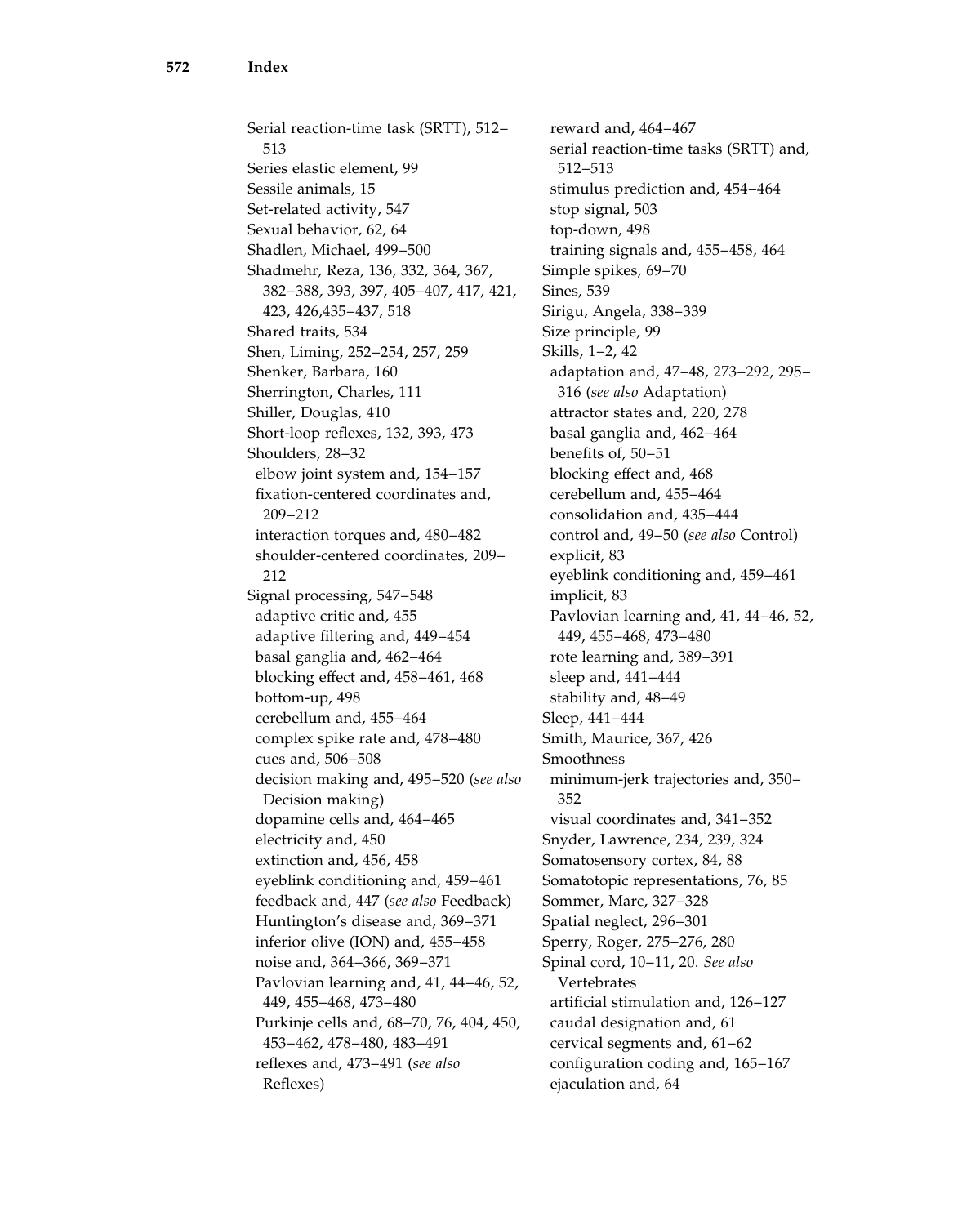equilibrium points and, 126–127 escape behavior and, 66 feedback and, 123–126 ganglia and, 62 motor neurons and, 86 myotomes and, 63–64 organization of, 61–64 primary sensory afferents and, 61–63 proprioceptive pathways and, 62–65 reaching and, 66–68 red nucleus and, 71–73 rostral designation and, 61 stretch reflexes and, 247 Spiny neurons, 76–78 Spring loads, 545 Stability, xvi, 41, 48–49 artificial stimulation and, 126–127 coactivation and, 123 feedback and, 123–126, 135 length-tension properties and, 121– 122 moment arm and, 119–120 passive properties and, 129–131, 136– 139 reflexes and, 48–49, 131–135 sequential activation and, 127–129 State space, 391 Stein, John, 247 Stem group, 12 Stiffness, 28, 97, 136, 388 adaptation and, 423–424 coactivation and, 123 joint, 138 redundancy and, 372–373 sarcomeres and, 96–97 Stikgold, Robert, 442, 444 Stimuli. See Sensory system Stop signal, 503 Striatal cells, 368 Strick, Peter, 134, 249 Striosomes, 368, 463 Substantia innominata, 75 Sugita, Yoichi, 276 Superior colliculus, 73 Supination, 28–29 Supplementary eye field (SEF), 86, 88 Supplementary motor area (SMA), 86, 508–512

Swimming, 12–13, 32, 42, 63–64 Synapses. See Signal processing Synaptic weights, 414, 439, 453, 486 Synergy, 164 Systems identification, 423 Tanji, Jun, 229, 237, 252 Target location, 41, 179, 245 accumulator models and, 496–499 adaptation and, 273–292, 295–316 attractors and, 220 cell discharge rates and, 212–216, 222–225 common frame and, 180–183 decision making and, 496–504 difference vectors and, 205–244 (see also Difference vectors) efference copy and, 322, 325–331 EMG changes and, 393–395 error and, 186–188, 205–209 fixation-centered coordinates and, 182–186, 205–225 flocculus and, 483–486 fovea and, 182, 184 gain fields and, 188–201, 426–429 Gaussian distribution and, 214–215 hand orientation and, 249–252 intrinsic coordinates, 182 neglect and, 296–301 network analysis and, 211–212, 215– 218, 221–222 path altering and, 344–347 planning and, 354–357 (see also Planning) proprioception and, 180–183, 273–292 (see also Proprioception) Purkinje cells and, 483–491 reciprocal connections and, 219 remapping and, 319–333 retinotopic coordinates and, 183–184 saccades and, 184 sequential movement and, 241–242, 508–512 serial reaction-time task and, 512–513 shoulder-centered coordinates and, 209–212 signal noise and, 364–366 target disappearance and, 231–233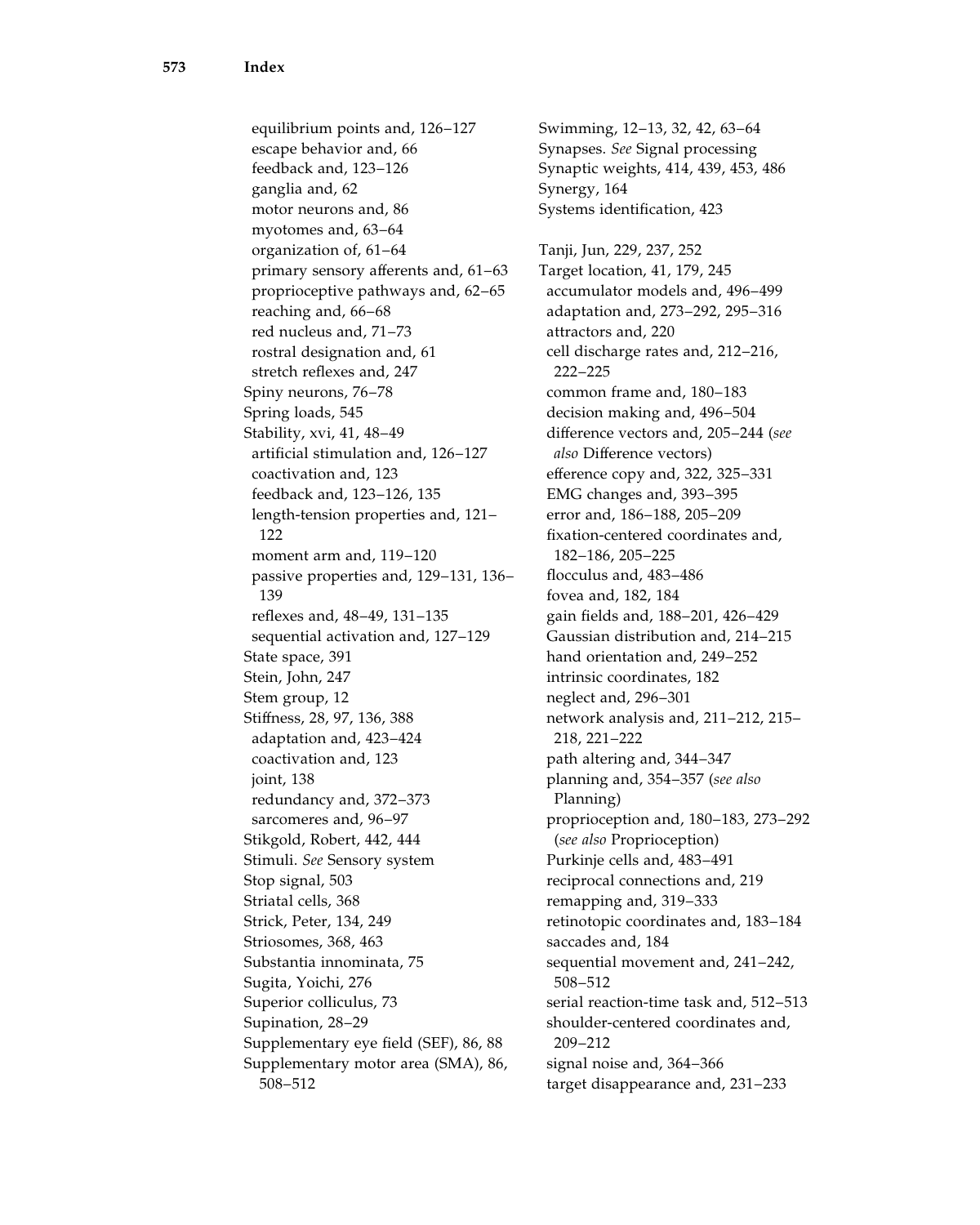Target location (cont.) trajectories and, 354–357, 360–364, 371–374 transducers and, 180 updating and, 331–336 visual coordinate smoothness and, 341–352 zigzag paths and, 360–364 Taxis, 43–44 Telencephalon, 16–17 Tension, 99 Tetrapods, 21–22, 534 Thach, W. Thomas, 280, 302, 478, 482 Thalamus, 11, 75–76, 80–81 Thick filaments, 94 Thigmotaxis, 44 Thin filaments, 94 Thompson, Richard, 456, 458 Thoroughman, Kurt, 393, 397, 417 Tibia, 29 Tinbergen, Niko, 42 Todorov, Emanuel, 364, 373–374 Tonically active neurons (TANs), 467 Torque, 48–49, 93, 179, 245 angular acceleration and, 120–121 angular velocity and, 102 arbitrary mapping and, 517 basal ganglia and, 134 defined, 545 dynamics and, 362–364 force conversion and, 102–108 interaction, 48, 380, 480–482 inverse dynamics and, 362–364 Jacobians and, 105–108, 119 joint velocity and, 405–406 length-tension properties and, 121– 123 negative, 119 M1 activity and, 261–263 moment arm and, 104–105 positive, 119 step, 123 virtual work and, 102–104 Toughness, 28 Training signals, 455–458, 464 Trajectories, 432 control trade-offs and, 373–374

difference vector transformation and, 354–357 Hoff-Arbib model and, 357–360 planning and, 354–357, 360–364, 371– 374 redundancy and, 371–374 signal noise and, 364–366 smoothness and, 342-351 S-shaped movements and, 432 target size and, 360 tuning curves and, 414–416 Transcranial magnetic stimulation (TMS), 133–134, 330–331, 440–441 Transducers, 27, 382 difference vectors and, 250 kinematics and, 144 motor learning and, 44 muscle afferents and, 108–117 spinal cord and, 61–63 target location and, 180 Transformational mapping, 58, 513– 516 Truitt, William, 64 T-tubules, 94 Tunicates, 16 Tuning functions, 215–217, 229–231, 414–416 Ulna, 28–29 Unconditioned stimulus (US), 458–459, 473 Updating, 331–336 Up state, 77 van Beers, Robert, 170 Ventral horn, 62 Ventral premotor cortex (PMv), 86 arbitrary mapping and, 517 caudal, 504 decision making and, 504–505 hand location and, 252–254 movement planning and, 230–232, 234–235, 237, 239–240, 242 rostral, 504 sensory cue effects and, 257–261 sequential reaching and, 510 varying feedback and, 252 visionless reaching and, 257